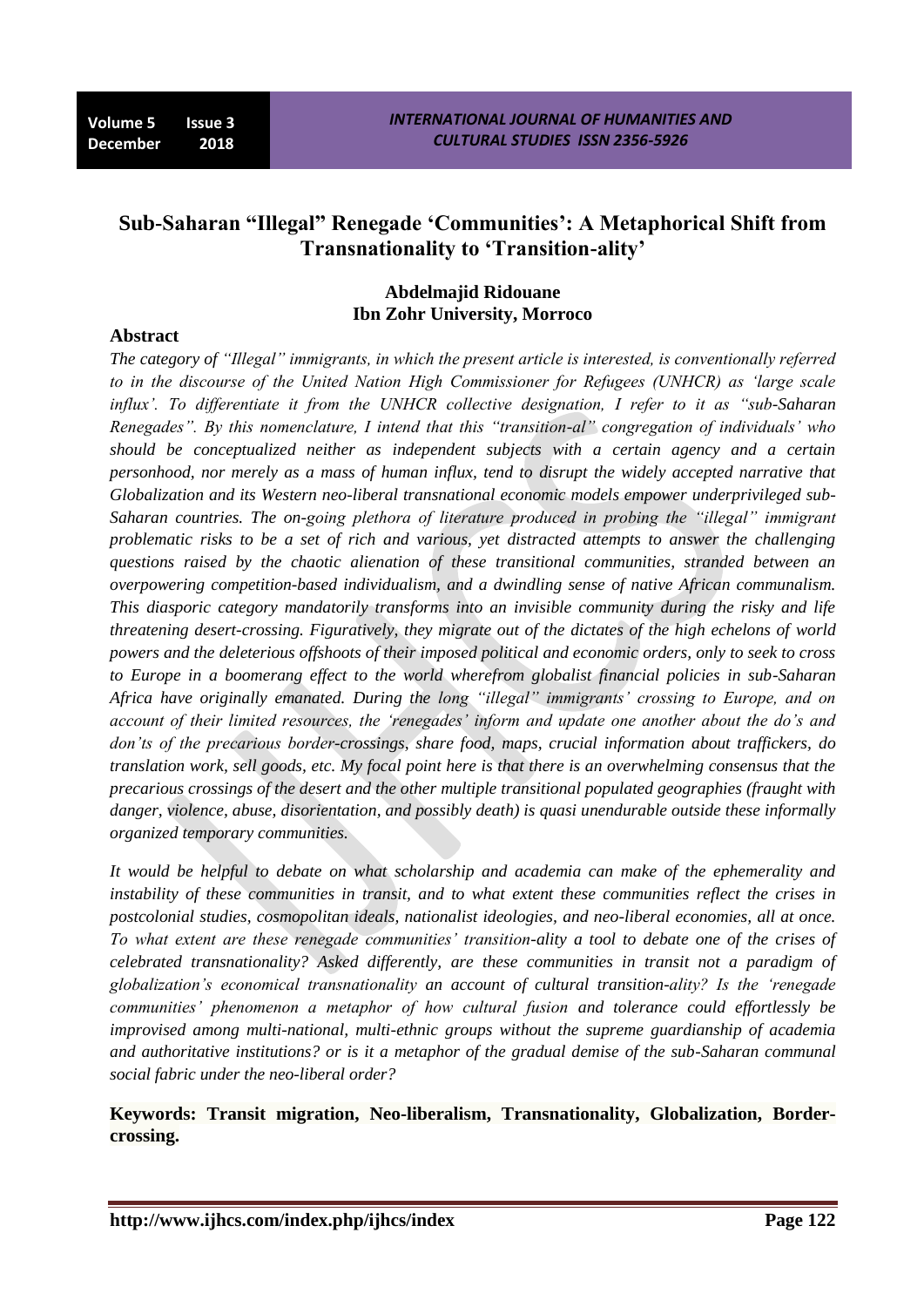*At home, they hide the risks involved. Nobody will tell you what"s inside this journey. Alpha, Gambian migrant.*

*Through migrants, the whole of Africa is humiliated.*

*Aminata Traore*

#### **Introduction**

The main objective of this paper is to bring to the forefront the intimate –but somewhat inadequately investigated- relationship that exists between Sub-Saharan "illegal" immigrants' *transitional* mode of existence and Globalization's neo-liberalist *transnational* mobility of capital. Undoubtedly, critical attention has been allotted to the sociopolitical violent dynamics that are at work within the mutually interactive neoliberal global mobilization of capital and forced migration. Loeper, for instance, succinctly abridged the issue in his argument that there are worldwide "parallel developments between the increase of "migration flows" and "flows in finance, goods and services" [and that] whenever there is an intensive flow of money and goods between countries, there is also a major flow of illegal immigrants" (736). More critical attention should, nonetheless, be invested in probing the various correlations between the dynamics of Sub-Saharan "illegal" immigration and globalization "associated with increasing social conflict, loss of identity, dislocation, unrest and dissatisfaction" (Gaikwad, 2; Rehren 7). Concurrently, this paper will attempt to propose a narrative of the Sub-Saharan immigrants' violent, invisible, and figurative but unaccounted for human subject's "transition-ality" in a world of highly celebrated modern transnationalism.

Since the seventies, globalized financial policies and transnational mobility of capital have invoked severe North/South power inequities more than they promoted any substantial financial and socio-political mutuality of benefit.Placed in the Sub-Saharan African context, these unequal power relations may be appreciated in the fact that

most Africans are unequal participants in contemporary globalization, not only because of present power inequities, but also because of the material and epistemic violence wrought by the Western imperialism of the past. Perhaps nowhere is this power inequity more entrenched, yet overlooked, in academic discourse, than in the area of international migration… the gap between Africa and the Rest continues to grow, creating opportunities for transnational airlines, telephone, internet, and money transfer companies, among many others, to take undue advantage of Africans at home and abroad. (Mensah 47-48)

Within the logic of mainstream research, which will be sketchily cited in the following section, final conclusions concerning the major instigators of forced migration are a summation of a classical contemplation of internal push factors. The most frequently cited among these are: unemployment, *coup d"états,* and ethnic and civil wars. While these factors may not be easily dismissed as concrete push factors, mainstream research on "illegal" immigration has, on the other hand, given scant attention to external factors such that "the relationship between US- led World powers' violent military and economic 'globality' and its direct effects on 'forced nomadism'" (Joxe 192). The fact is the heavily referenced violent political and social dynamics are themselves objective upshots of the hard core hegemonic Western imperialist globalist economic policies and the neoliberal ideology, which, as Dixon claims, has constantly shown "hostility to collective ideologies ... grounded in its unequivocal commitment to the absolute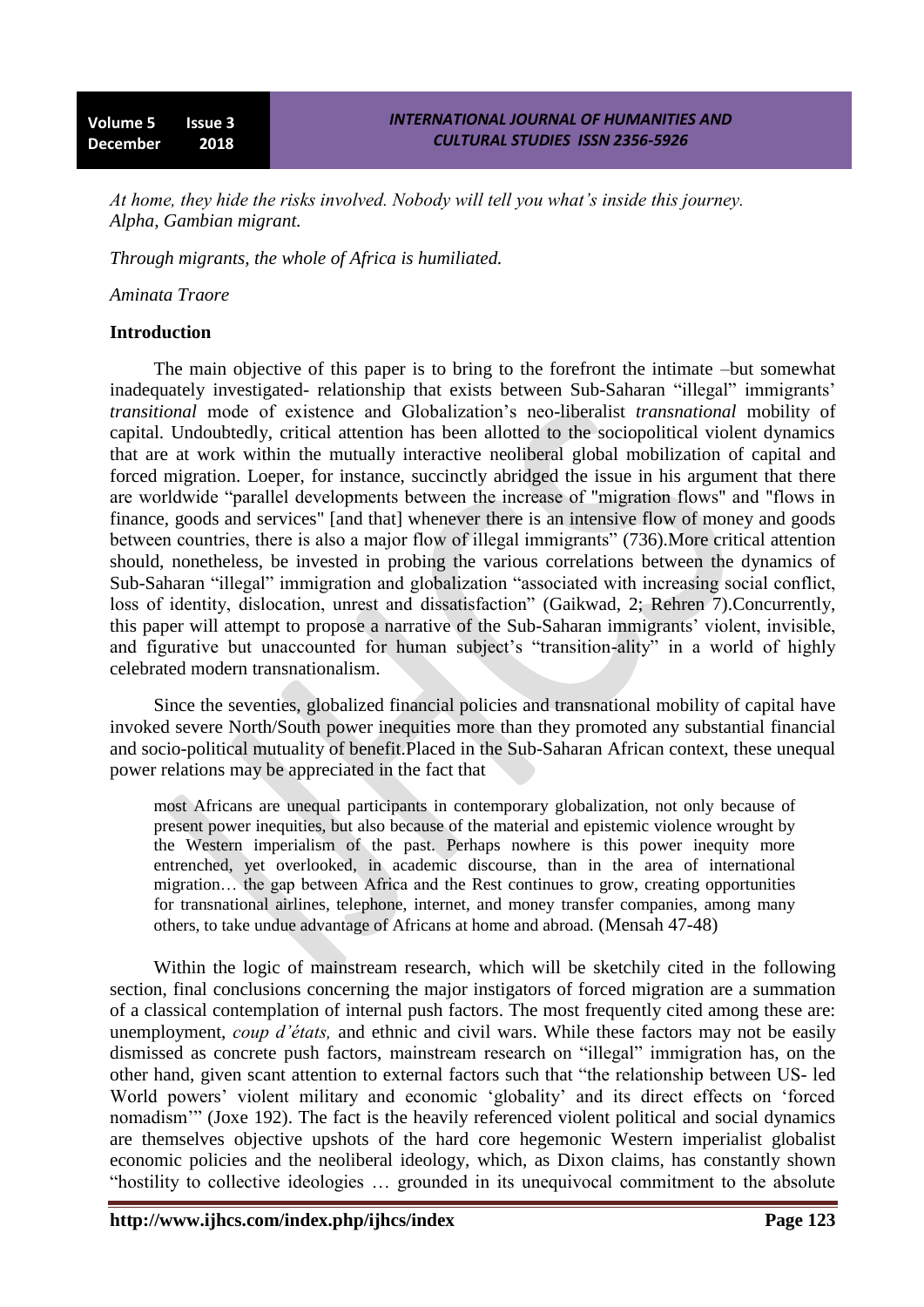supremacy of individual liberty, private property, the free market, and to the assignment of personal responsibility" (5). As such, neoliberalism is a clear antithesis of the overall African longstanding sense of communalism in which "the individual does not and cannot exist alone except corporately"(Mbiti 108). For this, the temporal and spatial peripatetic mobility of the desert crossing "illegal" immigrants is reflected in their being stranded between an overweening universally promoted individualism that they cannot cope with, and a native African weakening sense of communalism that they are leaving behind. Paradoxically, as will be detailed later, they simultaneously keep carrying that sense of communalism throughout the desert-crossing journey. With this at the background, the problematics such as the ones to which Sub-Saharan "illegal" immigrants' call our attention, complicate the various constant attempts that are being made to probe the "illegal" immigration problem. The "illegality" of the immigration to Western Europe, with all its limited resources, and the precarious desert and other multiple transit populated geographies, scattered all the way to the final Mediterranean crossing to the European Eldorado carries with it a boomerang effect to the world wherefrom devastating globalist financial policies that are impoverishing Africa have emanated.

### **Revisiting Mainstream Research Trends: A Preamble**

Of the trends that have taken over current research on Sub-Saharan migration are the selfreflexive political and economic instability factors (mainly the military coups, the civil wars, and political corruption<sup>1</sup>). As Augustin Fosu points out these instability factors are "observed to be growth-inhibiting in developing countries" (290). Researchers unanimously acknowledge that this condition has been the primary trigger of the last two decades' staggering increase in the flux of both documented and undocumented immigration to Western Europe. Current Research trends have also intently turned to the smuggling and human trafficking<sup>2</sup> such as, according to Aderanti Adepoju, the women and children who are "trafficked to Europe (Italy, Germany, Spain, France, Sweden, the UK, the Netherlands) for commercial sex" (10). Other areas of research that can be identified are death toll statistics across inland and (Atlantic and Mediterranean) sea borderlines. *The Deaths at the Border Database*, for instance, confirms to have collected information about a little less than 4150 dead bodies on the Mediterranean borders alone in ten months only (Last, Mirto, et. Al, 701). These "Border deaths' include drowning in shipwrecks, dying of dehydration and hypothermia on boats or in rural or wild areas near land borders, and instances of direct (e.g. shootings) and indirect (e.g. landmines) violence<sup>3</sup><sup>3</sup> (Last, Mirto, et. Al, 693). Newer research trends may also be identified, such as the transit hubs during the temporary (short and long) stays in the countries south and north of the Sahara Desert. Unprecedented phenomena have surfaced such as the expansion of these transit geographies that now include some European countries themselves<sup>4</sup>. Other trends are illustrated

**.** 

<sup>&</sup>lt;sup>1</sup>For a clearer idea on one of the most recent statistics on this issue, refer to the Pew Research Center's report "At Least a Million Sub-Saharan Africans Moved to Europe Since 2010", at http://www.pewglobal.org/2018/03/22/atleast-a-million-Sub-Saharan-africans-moved-to-europe-since-2010/

<sup>&</sup>lt;sup>2</sup>This mainly occurs in the Nigerien town of Agadez, one of the most notorious meeting points wherefrom irregular migrant groups dispatch cross the desert routes.

<sup>&</sup>lt;sup>3</sup>The statistics concern only the dead bodies to which a death certificate has been issued.

<sup>&</sup>lt;sup>4</sup>Seeing the various ways and the various Sub-Saharan points of departure and the multiple transitory geographies from which southern European borders have been crossed for the last 20 years, would it be legitimate to revisit the term "border crossing" and have it unpacked to approachable segments from the point of view of the Sub-Saharan multiple invisible borders crossed on the way. Is the term "crossing" as stable as it sounds or does it coercively accommodate more problematic motions such as the complex successive recurrence of "infiltration" and "transit" modes happening through different borders? Are the transit locations home to mere fleeting transits, or are they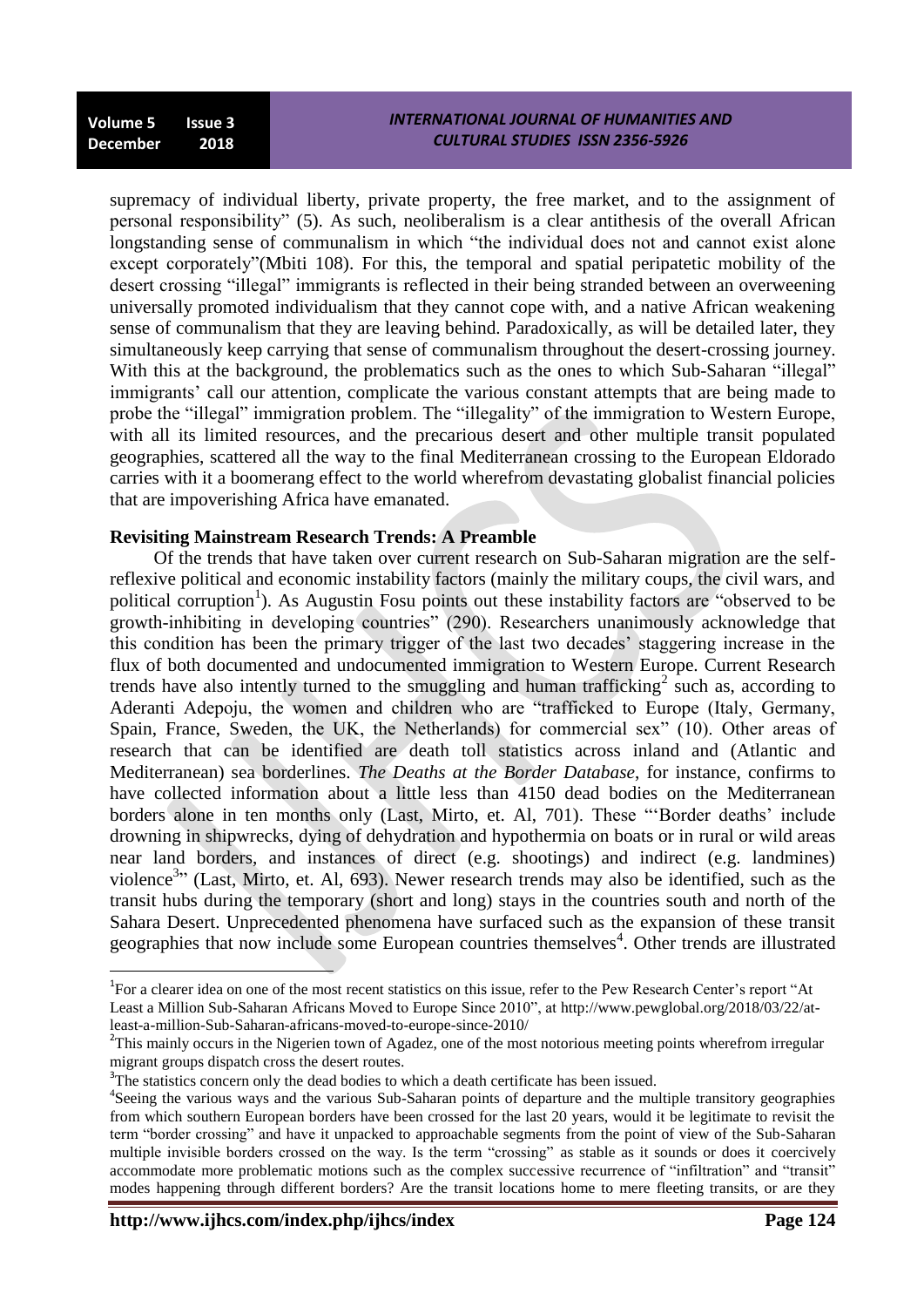1

by a category of immigrants who would "not be interested in going to Europe at all, and would rather stay in the transit country<sup>5</sup><sup>2</sup> (Papadopoulou-Kourkoula, 91). Several of these researches designate other urgent issues, namely the gender sensitive border-crossing experiences of single women who "are vulnerable to abuse and social exclusion because they are facing triple discrimination as undocumented foreigners, poor and black women" (Stock 15). The security measures devised by both African and Western European authorities restructuring power relations and inequalities are also dominant. The 'Single Border Approach' agreement, for instance, reached through a series of protocols meant to reduce the "illegal" crossing, has designated massive deterring measures as part of the responsibilities of the Maghrebin countries<sup>6</sup> bordering Europe to reduce the "illegal" south/north "illegal immigration flow. Whether these measures have been effective remains debatable. For the record, the responsibilities of the Maghreb countries are control-bound; they consist in:

- Better control and reduction of the exits from their territories towards the north.
- Attempts to keep as many irregular Sub-Saharan migrants as possible on their territories.
- $\bullet$  Better control and reduction of people entering through their southern borders<sup>7</sup>. (Lahlou 123)

The latter research trends are mostly relevant to the detention centers which are today housing thousands of Sub-Saharan "illegal" immigrants after they have arrived to Western Europe.

This paper also acknowledges the importance of the narratives that the Sub-Saharan

<sup>6</sup>Morocco, a strategic partner of the EU as regards the management and control of the tides of irregular Sub-Saharan ―illegal‖ immigrants hitting the southern shores of the Mediterranean is hooked onto extensive criticism of its exaggeratedly robust policies regarding the implementation of migration laws, as well as the tricky almost unsolvable socio-cultural complications wrought by the overall ‗xenophobic' local population. Hence, an overwhelming majority of the narratives produced by the migrants and reported by researchers regarding the final perilous phase of these migrants to the "promised" lands of Western Europe are getting louder and more indicting.

 $7$ To what extent do studies that deal with "transit migration" focus mainly on anticipated problems incurred within the EU while consequently overlooking the other "invisible" sub-Mediterranean transit stations? Asking the same question differently, but taking into consideration these transit spots being themselves emitters of problems of migration, how do these double faceted transit points (as emitters and receivers of migratory waves) figure out only as sources of migrant populations?

gradually being approached by the crossing subjects differently? What geopolitical and international economic instabilities affect the ways these transit geographies evolve from simple passageways to blurred surrogate promised lands bridging over an old fashioned and essentialized exporter of unstructured and under-developed manpower towards an essentialized "reluctant" importing wealthy employer host?

<sup>&</sup>lt;sup>5</sup>The intention to transit in Morocco, for example, may not be regarded as stable. Reports have elaborated sufficiently on the idea that Morocco as a transit point needs a little more consideration at least in regard to the duration of the stay which has recently been upgraded to medium instead of short term. Many trends maybe observed in this typical medium term stay, one of which is the differences in the periods of time of stay which between southern and northern cities, and the jobs undertaken to survive the transit. Sub-Saharan migrants, therefore, either fleet through southern cities mainly by begging in front of mosques and in the roundabouts where the traffic is dense, or stay for a relatively longer period and make a living from selling goods, gizmos, mobile phones, etc.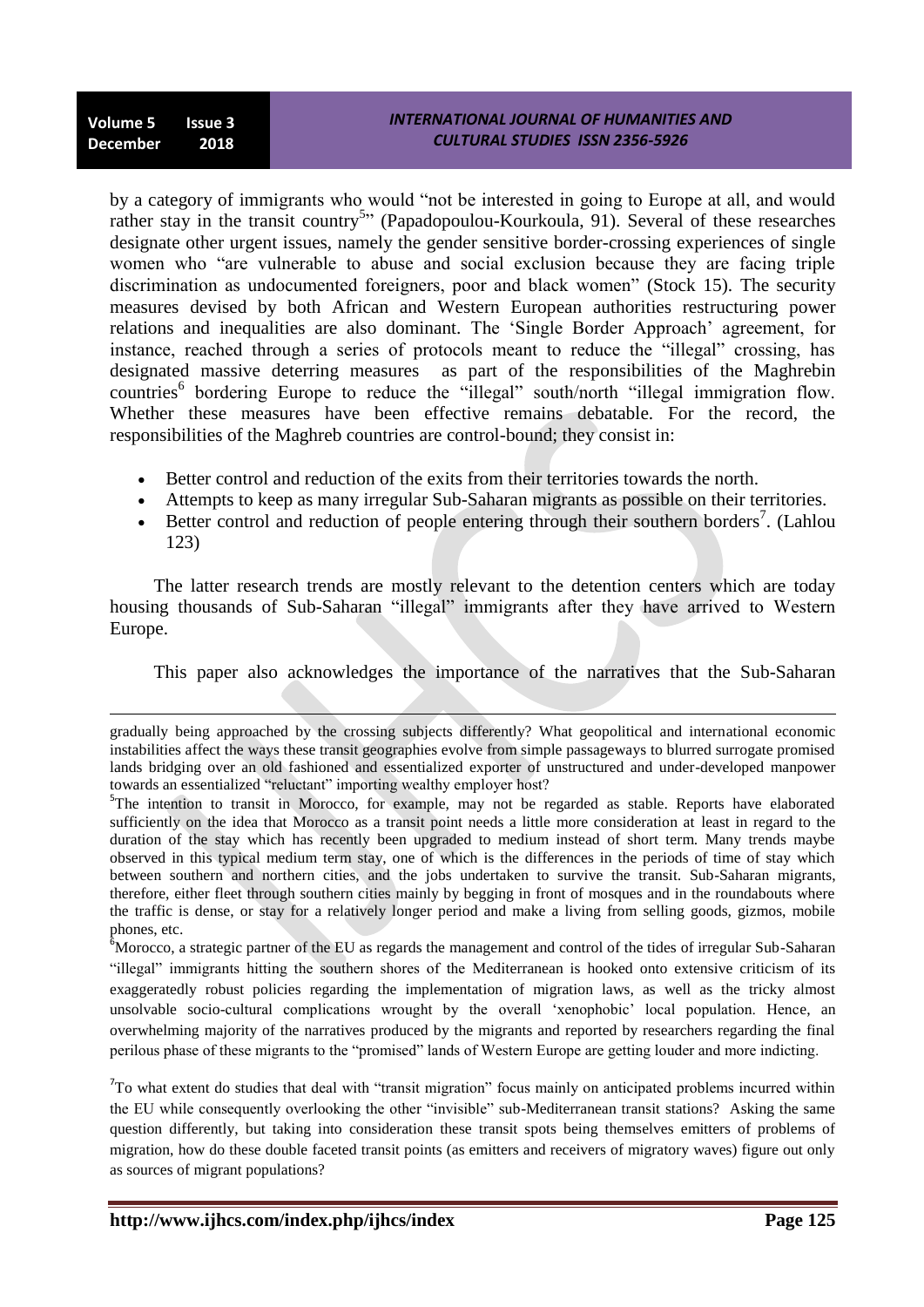interviewed "illegal" immigrants chronicle in mainstream media. The several self-reflective Sub-Saharan "illegal" immigrants' testimonies, broadcast on various European and African media outlets do contribute to the ongoing research on Sub-Saharan immigration as well as back up the multitude of measures taken to discourage potential immigrants from the "illegal" border crossing<sup>8</sup>. I contend, however, that these paradigmatic testimonies are more often than not metonymic repetitive samples that treat each case as just another instance of the failure of the "illegal" crossing endeavor (or is it?). As is clear, old and new strategies devised to curtail the Sub-Saharan "illegal" immigration output seem to have fallen short of bringing the desired results.

The overwhelming conceptualization of the "illegal" migration-related literature is coordinated by the insights of the neo-classical theory of migration, which –we should admit- ―offers an excellent explanation on one of the causes of the irregular migration of Africa's economic migrants to Europe, especially with regard to the wage differentials between poor African countries and the wealthy European countries" (Ogu 52). This -and likewise dominant theories- albeit their legitimacy- however tend to overlook the economic and geo-political circumstances that are antecedent to the (second hand) mainstream explanations. This paper's interest will, therefore, not be invested in any of -or similar to- the above prevalent governmentsupported quantitative public policy researches. Nor will it turn to the literature of the associations and centers of deportees, or UN funded relief NGO groups, though it will intermittently cite or footnote some of them. I presume that the dominance of the above mentioned quantitative research trends tend to commodify the "illegal" immigration issue. They even blur the fact that the constant growth of "illegal" immigration to Western Europe is a symptom of the concomitant growth of the reasons that provoke it. The extensive concentration of migration-related literatures on these trends and associated concerns seem to keep ruling the migration research field despite the limited effects of the various mandates they have constantly legitimized.

# **Invisible Route Check-ins: Unstable Trends**

The immigrant category in which this paper is interested is the desert-crossing Sub-Saharan African male and female "illegal" immigrants with an age range between 20 and 45. They are those who are "denied of a fair share in the distribution of the fruits of global growth, [and who] are no longer willing to passively suffer immoderate increases in the development gap between rich and poor as in this case those of Africa which continue to grow" (Ayenagbo, et.al 11058). These immigrants, who hail from different Sub-Saharan countries, social classes, religions, cultures have decided against their will to congregate in invisible border-crossing

1

 ${}^{8}$ It is quite interesting that Morocco asa transit hub is gradually finding out that the "African" migrants are staying longer periods in Morocco than they had wished. The long periods that these migrants are taking to reach Europe are traced back by some to the rigid security policies that the Moroccan authorities have implemented recently together with their European partners. Others find better explications in Morocco's offering opportunities that are as meager as those that the European economic sector has recently been able to offer, despite the survival of the myth that says that Europe's riches are an accessible pick.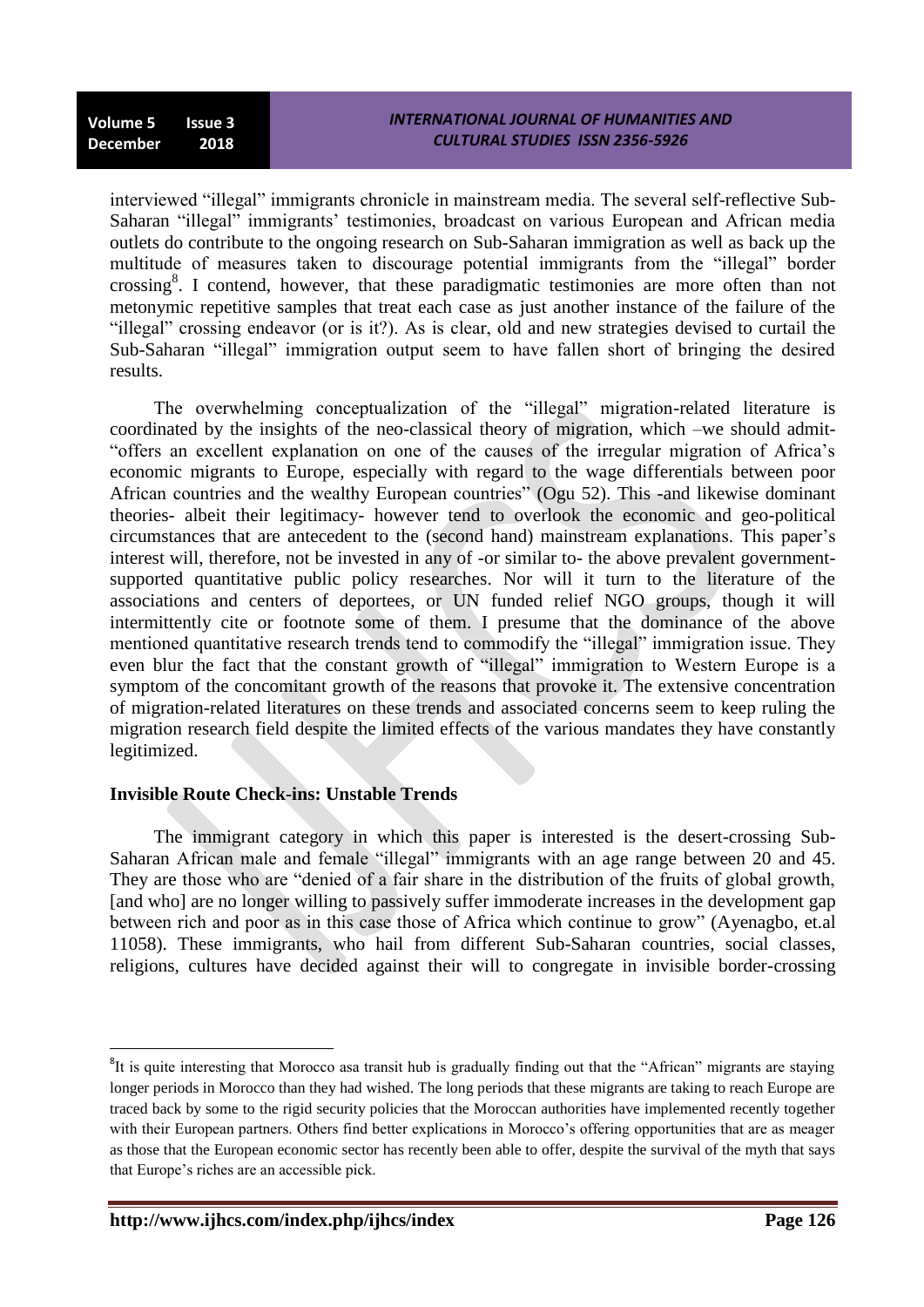**.** 

transitional *"communities"*<sup>9</sup> after having been *individually* jettisoned by the international mobility of transnational capital and the various anti-national economic interest and political conflicts it is liable to provoke. This category of "Illegal" immigrants is officially referred to in the discourse of the United Nation High Commissioner for Refugees (UNHCR)<sup>10</sup> as 'large scale influx'. To differentiate it from the UNHCR collective designation, I will -as of now- refer to it as Sub-Saharan renegade 'communities'. By this nomenclature, I intend that this "transition-al" congregation of individuals should be conceptualized as "a clear illustration of how the self is shaped by the ubiquitous neoliberal ideology of globalization" (Ashcroft  $60$ ). Of the sampling that may be applied to the monolithic mass of human influx, the renegade ‗communities' mostly disturb the comfortable claim that globalization and its neoliberal economic philosophy empowers underprivileged countries (Koyuncu and Unver 27).

The 'community' in question is quite particular. It has its members ooze in from different regions of Africa, collapsing different religions, different languages, tribes, social, marital, and multi-levelled educational categories only to congregate in what is a hidden type of forced nomadism. Their transitional activities (read temporary and transitional amongst the various desert trajectories) keep going in complete detachment from the international community. It is a community which lives on the margin, but has its own maps and, certainly its own codes of conduct, and mini-social survival kits. This diasporic category, which mandatorily transforms into an invisible 'community' during the life threatening desert-crossing, migrates out of the dictates of the high echelons of world powers, and the violence of their imposed political and economic orders. They transmute into organized short-lived ‗communities', which inform and update one another about the do's and don'ts of the precarious desert/border-crossings; they share food, maps, crucial information about traffickers, do translation work, sell goods, etc. It is a matter of sheer common sense that the inland desperate desert-crossing is fraught with danger, violence, abuse, disorientation, and possibly death. It is, therefore, quasi unendurable outside these informally organized temporary 'communities'<sup>11</sup>.

Some migrants choose to travel inland from Agadez through Algeria towards Ceuta and Melilla, while others travel westward to the various neighboring countries cruising through at least four counties (Burkina Faso, Ivory Coast, Guinea or Liberia, and finally Sierra Leone)

<sup>9</sup>They should be distinguished from asylum seekers and/or refugees. The latter are generally classified as a category of immigrants who have been -among other- expelled of their homes by massive military operations, or accidental natural disasters.

<sup>&</sup>lt;sup>10</sup>Such as in the "Protection of Asylum-Seekers in Situations of Large-Scale Influx" No. 22 (XXXII) – 1981 report which can be found at:

http://www.unhcr.org/excom/exconc/3ae68c6e10/protection-asylum-seekers-situations-large-scale-influx.html.

In the report concern is expressed regarding "the refugee problem [that] has become particularly acute due to the increasing number of large-scale influx situations in different areas of the world and especially in developing countries".

<sup>&</sup>lt;sup>11</sup>Despite my interest in the sense of communality that is crucial for the renegade 'communities' to successfully go through the desert-crossing trip, several types of violence are recurrent. Several types of victims of these violence may, accordingly, be recorded. These include the "'passive migrants' or what one could potentially call the sideeffect of migration flows – spouses or children that travel along with the head of the family, but then due to an unlucky incident, are stranded and left on their own. Unable to go back, they are bound to continue the journey wherever the particular flow of irregular migration is taking them<sup>"</sup> (Papadopoulou-Kourkoula, 91). Sexual abuse and prostitution among single and destitute women is also widely spread.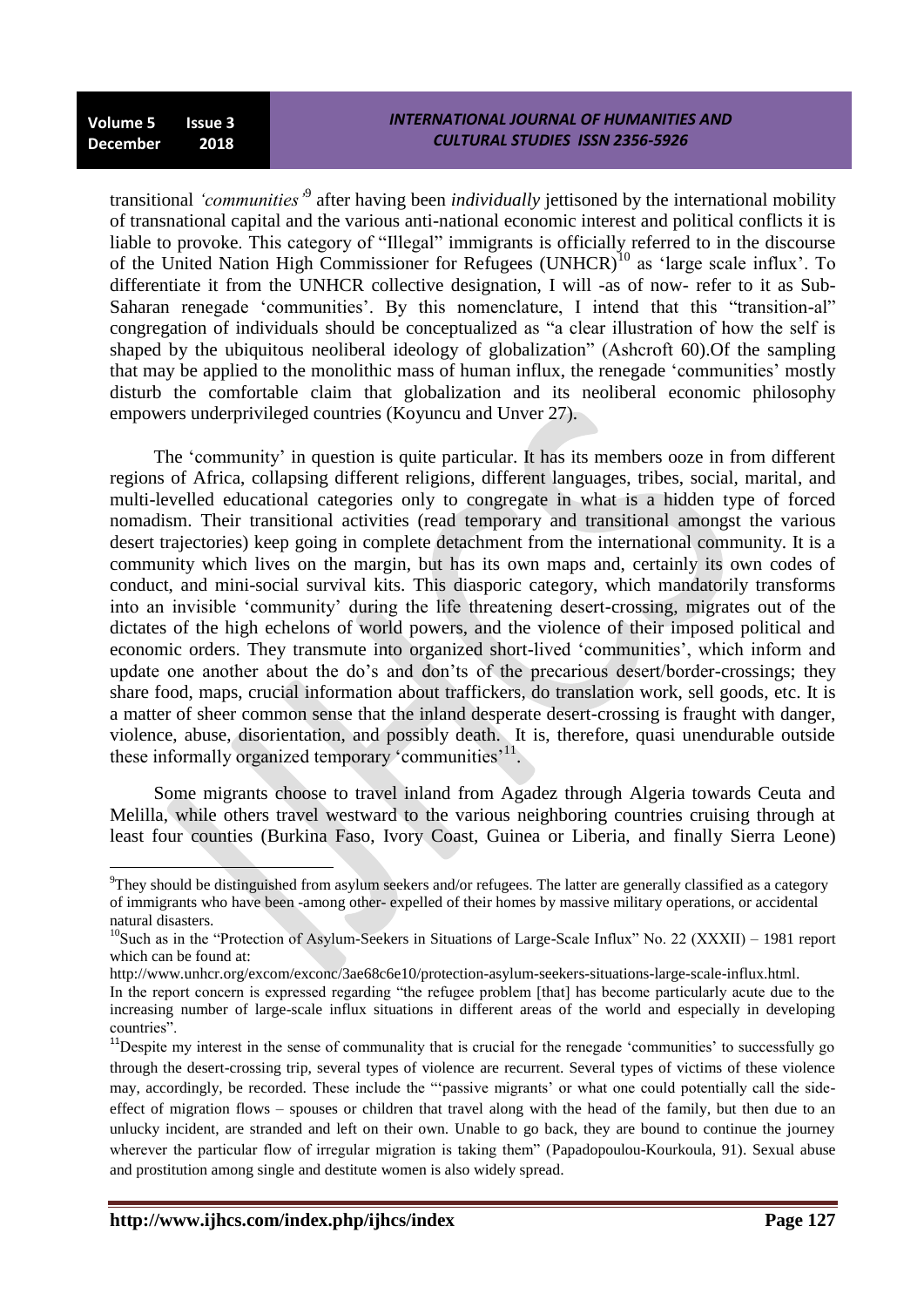before getting to the Atlantic coastline to sail to the Canary Islands. Other migrants from Ghana, for example, travel across Togo, Benin, Nigeria then to Niger/Agadez, then back from Agadez southward through Burkina Faso, Ivory Coast, Guinea or Liberia, and finally Sierra Leone, instead of Ivory Coast, to Liberia to Sierra Leone from their original country Ghana. The ones who hail from Somalia go through Ethiopia, Sudan, and then cross to Lybia. Under the circumstance of unsuccessful crossing, and because of the lack of repatriation agreements, migrants are mainly brought to the southern areas bordering the neighboring countries: Rosso, near the Mauritania-Senegal border; Oujda, near the Morocco-Algeria border; and Tinzaouatine near Algeria–Mali and Guezzam Algeria[-Niger](https://en.wikipedia.org/wiki/Niger) borders, respectively. Despite the fact that the routes from Agadez in Niger to Lybia have become a less prevalent Sub-Saharan migratory trend after the recent political upheavals, the present paper is as concerned with the Agadez-Lybia migrant routes cruising up north towards Italy as it is with the other different routes leading to Morocco. All the routes that these "illegal" immigrants take are various scars of the chaos triggered by the neoliberal order. Their apparent randomness is subversive. They conceal the powerfully structured renegade 'communities' diverse categories that have constantly been able to work off-track of the formal international transnational transport routes.

# **Neoliberalism: Both a New Imperial Logic of Economics and a New Economic Logic of Imperialism**

According to the prevalent on-record studies concerning the direct factors that have over the years invigorated the "illegal" border-crossing, an overwhelming number of the mediatized and normalized testimonies of the young Sub-Saharan "illegal" immigrants', as has been stated, focus on the mainstream narrative<sup>12</sup>. This narrative rarely provides explanations outside the triadic civil war, poverty, and political corruption framework. It, therefore, tends to overlook the mention of the power inequalities and the interrelated violence that are provoked by the internalization/globalization of capital in the African countries' fragile and underdeveloped key economic infrastructures. Critical perspectives that try to draw attention to the serviceability of ―illegal‖ Sub-Saharan immigration to both European as well as Maghrebi and Sub-Sahran countries are compelling. Hein De Haas points out that besides the fact that in Europe "in a context of extraordinarily low fertility, labour market segmentation and high economic growth in sectors such as agriculture and construction, migration is a fundamental resource for economic development" (1314). The author goes on to argue that the Maghreb and Sub-Saharan countries, too,

have little genuine interest in curbing migration, because for them migration serves vital political and economic interests and constitutes a potential development resource. Emigration relieves pressure on internal labour markets and generates a substantial and rapidly growing flow of remittances. While having a fundamental interest in continuing emigration of their own nationals, governments of Maghreb countries also have little genuine interest in stopping migrants from transiting to Europe. (De Haas 1316)

Global Sub-Saharan "illegal" immigration -same as the internal migration- is an offshoot of the same type of displacement wrought by liberal economic dysfunctions. Akokpari observes that

**.** 

 $12$ Testimonies such as the following are abundant: "before you've got another customer, you've had to spend what you earned the last time"Ohioyah, 31. "It's better that I die here than I go back to Nigeria,"' or "'[p]eople are still dying there of hunger or sickness because they have no money for food or hospitals, or "somebody who sold his house for \$3,000 to go to Europe can't go back to his country. It's better he kills himself than goes back."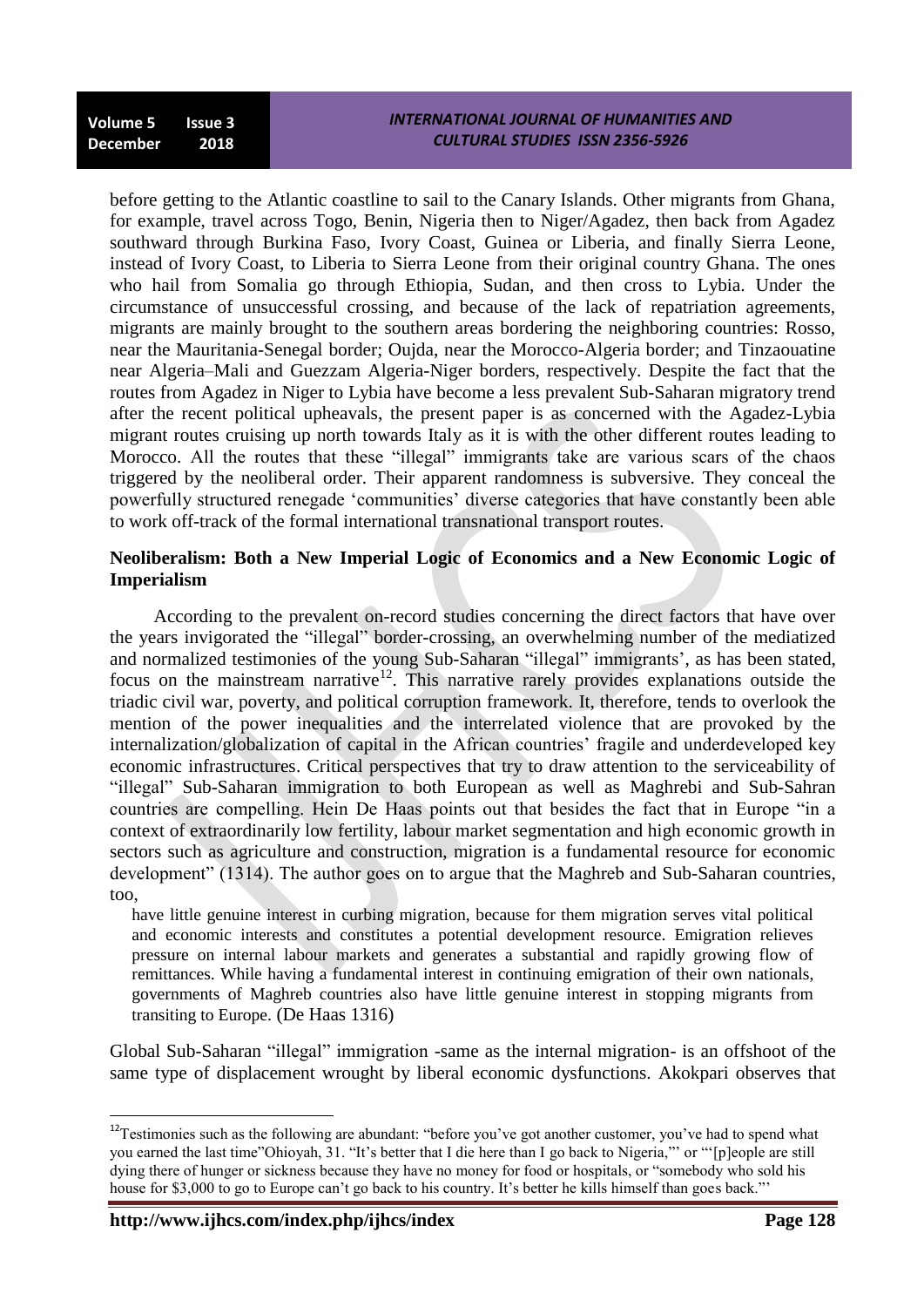"as globalisation and liberalisation compound the economic despondency of the rural folk, they migrate to the urban centres in search of non-existent employment opportunities. Rural-urban migration is, in recent years, also attributable to Africa's debt and its repayment obligations, which have escalated under the economic liberalisation regime" (Akokpari, "Globalisation and Migration in Africa" 81). In likewise forward terms, Alain Joxe states:

Today, there is a form of servitude in all Third World factories that weighs on the free labor of prosperous countries. People without freedom are inexpensive. But they can't be had without waging a slave-gathering war by depreciating agricultural knowledge, destroying country life, increasing influx to urban centers and turning the masses of agrarian popular classes into delinquent plebes. (102)

The truth is the renegade 'communities', who are anathematized from underdeveloped Sub-Saharan African countries, are the descendants of the old victims of the internal and external scourges that have plagued Africa over the last century. Today, however, they are especially the victims of a neo-colonial globalist and neo-liberalist economic era where "new ways of domination are instrumented, whose innovation consists in the economic strangulation of the least developed, particularly of the African countries..."(Ayenagbo, et.al 11058). This tightly structures with Founou-Tchuigoua's assumption that "the Neoliberal Plan has been imposed in Africa in its entirety and has produced the predicted disastrous results. The people of all the demographically sizeable countries face the impossibility of possessing power and/or an administration that orchestrates the economic revolution and the appropriate social reforms"(13). This neoliberal order is both a ubiquitous premise and a lawful reflection of "colonialism's artificial borders, racism and ideological control, ethnic ‗divide-and-rule' strategies, land acquisition, labour control, suppression of competition from indigenous sources, military conflict (independence struggles), [etc]…" (Bond, "The Sociopolitical Structure of Accumulation and Social Policy in Southern Africa" 199-200).

This inequality-plagued world economic atmosphere is, as it were, coercive on the political level as well. From within the African corrupt systems, this order is guaranteed control over state power dynamics and resources through political continuities from past to present which include among other "international political and cultural relations with colonial powers, and especially class alliances involving compradorism (local elites working in league with international oppressors)" (Bond, "The Sociopolitical Structure of Accumulation and Social Policy in Southern Africa" 200). Personal-benefit driven concessions are made by government officials and nation-state leaders to ambit their personal assets more than defend national interests. Across the political spectrum, corruption in several post-colonial African countries is not subject to any kind of negotiations. It is well-known that

rather than according equal opportunities to the various constituencies within its boundaries, the state either promotes its own agenda (which in most cases is synonymous with the interests of some constituencies), or becomes an overt executive instrument for furthering the interest of a particular constituency. Examples from Liberia, Rwanda, Burundi and South Africa may suffice to illustrate how state partiality has been responsible for conflicts and the induction of emigrations and refugees.(Akokpari, « The Political Economy of Migration » 78).

These local government networks, business corporations and the neoliberal transnational capitalist class elite groups, according to Carroll and Sapinski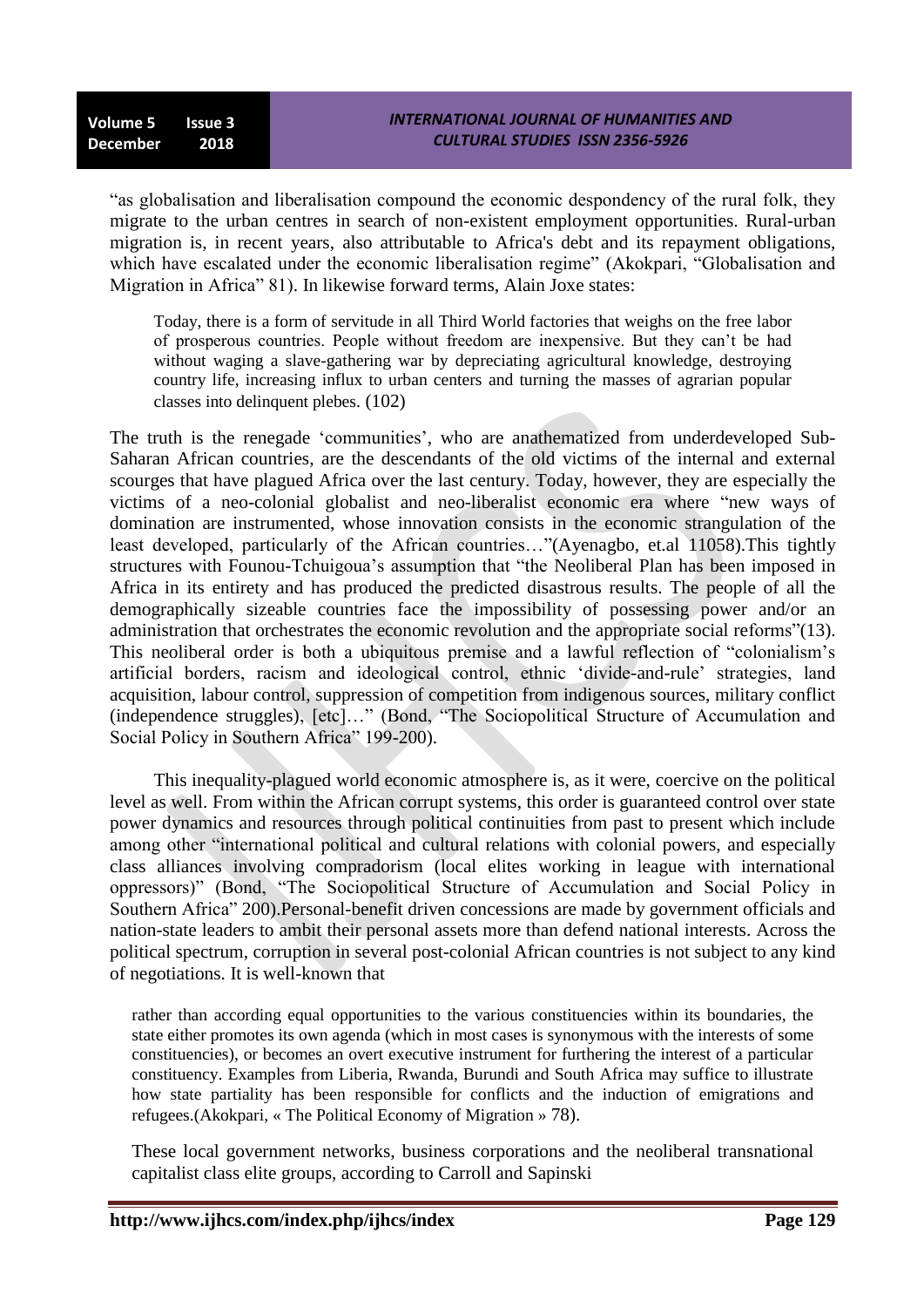own and/or control (the flow of) capital within an expanding transnational field [and exercise] structural power molecularly, in a multitude of market-mediated, profit maximizing decisions that add up to a (shifting) verdict on particular places, states and industries. Once capital has attained unparalleled mobility and transnational reach, capitalists can play one national workforce, or local government off against another, bidding-down wages, taxes, labour standards, regulations and social programs in what can be described as a 'race to the bottom'. It is no coincidence that these are the stuff of neoliberal policy. (26)

From this perspective, the neoliberal economic ideology and subsequent financial policiesseem to be a violent provoker of mobility in all its forms, from the hegemonic mobility of capital, to the collective mobility of the underprivileged human subject. It is the push factor rallying the shift in political and economic structures as well as ideology, consciousness, and social order. The Structural Adjustment Program (SAP), for instance, is one of the International Monetary Fund (IMF) and World Bank's neo-liberalist devastating systems of financial assistance provision for debt-soliciting countries. The Structural Adjustment Programs' most fundamental policies for debt payback were imposed through "their classical/neoliberal features. They ... pushed for private sector and free market development, controlling budget deficits, privatising public sector companies and services, dissolving parastatals, eliminating subsidies and cutting public support for social services" (Heidhues and Obare, 58). Akokpari maintains that

one of the effects of SAP was to cause a phenomenal expansion in the informal economy. As economic opportunities declined and prospects for formal employment shrank, the informal economy became the alternative for economic survival. Accordingly, informal economic transactions have increased not only within countries, but also across borders and spelling critical implications for cross border informal migration. ("The Political Economy of Migration''83- 84)

Other policies include raising interest rates, and opening up bigger spaces for foreign investment through reducing tariffs and import taxes. This-AsadIsmi postulates- hasfashioned a global economic logic where

the World Bank and the IMF have forced Third World countries to open their economies to Western penetration and increase exports of primary goods to wealthy nations. These steps amongst others have multiplied profits for Western multinational corporations while subjecting Third World countries to horrendous levels of poverty, unemployment, malnutrition, illiteracy and economic decline. The region worst affected has been Africa. (5)

On a micro-economic plan, the SAP considerably distresses the "household expenditures" on health care, and the ability to meet major health care expenses dwindled... A dramatic decline in employment status had a negative effect on disposable income, time utilization and food purchasing. Other symptoms of neoliberal policies such as urban drift and migration contributed to the HIV/AIDS pandemic"(Bond and Dor, "Uneven Health Outcomes and Neoliberalism in Africa"1). This precarious condition is being exacerbated by the implementation of world economic forums as well as dictations and protocols of world financial giants -such as has just been mentioned- the World Bank, and the International Monetary Fund (IMF).This condition had been in effect up until African countries regrouped under the Nepad (the New Partnership for Africa's Development) to counterbalance the neoliberal negative socio-economic effects on the African countries. "Nepad suggests that the continued marginalization of Africa from the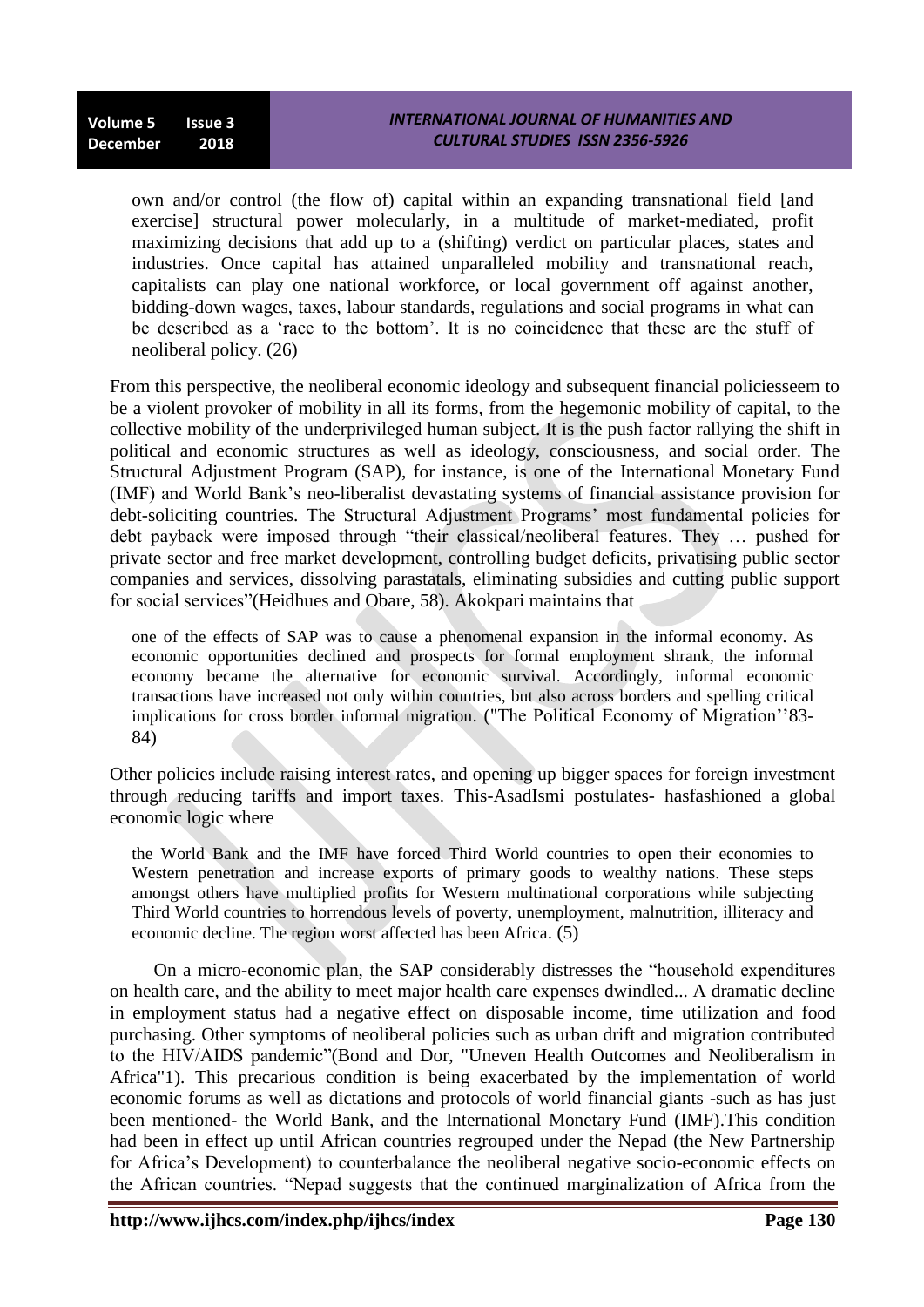globalization process and the social exclusion of the vast majority of its peoples constitute a serious threat to global stability" (Bond and Dor 12). The exponential growth of the Sub-Saharan "illegal" immigration throws serious doubts on the success of this undertaking. The global neoliberal ideology continues to deter the post-colonial Africa's political and debt-laden economies take off. The result is the clear slow-motion development rates, the decline in social and health services, the mediocrity of employment opportunities, and the massive financial disempowerment of the youth category.

Thus, the Sub-Saharan young border-crossing ‗communities' mediatized testimonies are the result of their first hand socio-economic experiences with political corruption, scarcity of job opportunities, poverty, civil wars, etc. If these are not straightforward offshoots of the neoliberal policies in Africa, they certainly at least aggravate their effects. For most of these immigrants, the only escape from suffering the resulting violence, trauma, socio-economic inequalities and the widening gap between the rich and the poor is "illegal" immigration. In an easily technologymediated world in which social media networks "can be both an attraction and a deterrent for irregular migrants' destination choices" (Kuschminder, De Bresser and Siegel 58), the escape to Western Europe remains the only prominent solution. Western Europe's alluring Eldorado is the crystal anti-thesis of a poor and corrupt Africa—"the least developed continent in the world, as evidenced by the low per capita income of many countries that compose it" (Ayenagbo, et.al 11058).

As may have been inferred from the above, this paper is built on the premise that Sub-Saharan "illegal" immigration and its epidemic breakout is rooted in economic neoliberalism and the socio-political damage it has caused to underdeveloped countries since its incipience in the 1970s. Despite its universalist optimistic claims of reducing poverty, neoliberalism goes on impoverishing third world nation states, and manufacturing economic stumble blocks for their nascent economies. It does not only denounce collective ideologies, it also seems to be the least concerned with social welfare. Established and vehement neo-liberalist proponents themselves confirm this claim. The Noble prize winner in Economics Milton Friedman, for instance, asserts that corporate executives' responsibilities are to the owners of the business, not to society. He further proclaims that the businessmen who claim that business has a certain 'social responsibility', and may contribute to social welfare are "preaching pure and unadulterated socialism. ... [they] are unwitting puppets of the intellectual forces that have been undermining the basis of a free society these past decades"<sup>13</sup> (1). On a broader interstate economic level, and in discussing world trade, investment, and finance shares in the globalist neoliberaleconomy, Ray Kiely argues against globalization's widely circulating myth that the interdependence of world

1

 $13$ Friedman elaborates on this issue and raises a few intriguing questions: What does it mean to say that the corporate executive has a "social responsibility" in his capacity as businessman? … it must mean that he is to act in some way that is not in the interest of his employers. For example, that he is to refrain from increasing the price of the product in order to contribute to the social objective of preventing inflation, even though a price increase would be in the best interests of the corporation. Or that he is to make expenditures on reducing pollution beyond the amount that is in the best interests of the corporation or that is required by law in order to contribute to the social objective of improving the environment. Or that, at the expense of corporate profits, he is to hire "hardcore" unemployed instead of better qualified available workmen to contribute to the social objective of reducing poverty (2). This magnificent example of the extent to which the neoliberal order can go is compelling. It shows that collective interest (even those that concern critical themes such as preventing inflation, reducing pollution, and reducing poverty) come second to the corporate business owners' interests.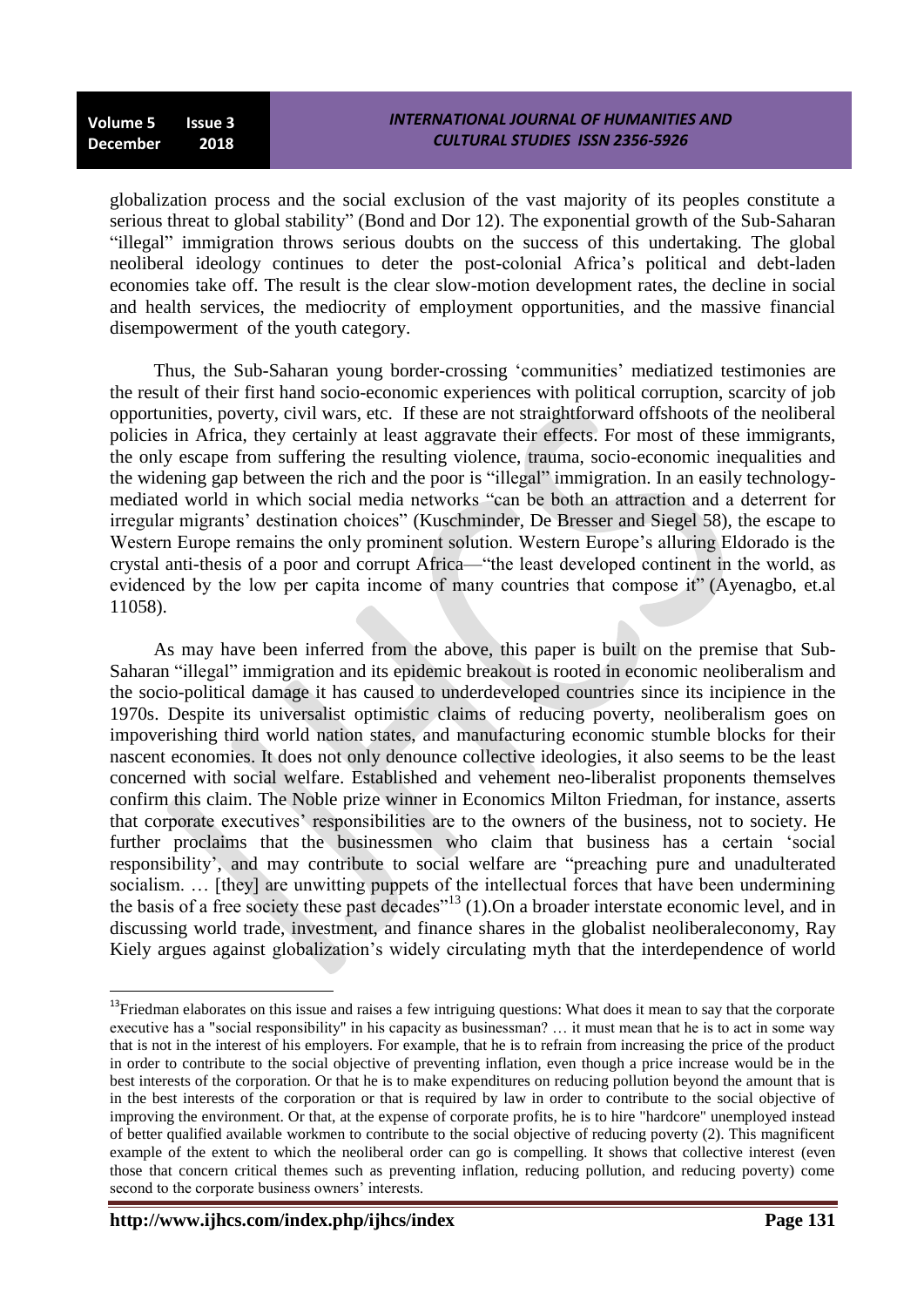trade ispositive and productive. He provides statistics as to how Africa's share, for instance, has drastically dropped from 5.3 per cent in 1950 to 1.5 per cent in 1995 (127). In the same vein, likewise critical perspectives point out that "the developed nations are the beneficiaries of the strategies of globalization to a certain degrees as their share of world trade and finance have been expanded at the expense of developing countries in general and in particularly of African countries. Thus, the process exacerbates inequality between the world's regions and poverty in the developing world" (Ayenagbo, et.al 11058).

### **Neoliberalism and Competition as the New Regime of Truth: Communality on the Demise**

The new 'escalavage' of Sub-Saharan renegade 'communities' from beginning to end confirms Foucault's argument that modern financial regimes (especially, neo-liberalism) constitute a set of "diverse techniques for achieving the subjugation of bodies and the control of populations, marking the beginning of an era of 'biopower'''(The History of Sexuality 140). For Foucault, the power of "competition" is at the core of the violence inherent to the neoliberal economic model. He postulates that

for the neo-liberals, the most important thing about the market is not exchange, that kind of original and fictional situation imagined by eighteenth century liberal economists. The essential thing of the market is elsewhere; it is competition. …It is the problem of competition and monopoly, much more than that of value and equivalence, that forms the essential armature of a theory of the market. On this point, therefore, the ordoliberals do not depart in any way from the historical development of liberal thought. They take up this classical conception and the principle that competition, and only competition, can ensure economic rationality.(119)

Foucault conceptualizes the neoliberal ideal as a new regime of truth, and a new way in which people are made subjects. The Homo Economicus (the economic subject) is fundamentally a subject that is structured by different motivations and governed by different principles. It is different from the Homo-Juridicus (the subject of right), or the legal subject of the state (Foucault 276). Neoliberalism constitutes a new mode of "governmentality," a manner, or a mentality, in which people are governed and govern themselves. The operative terms of this governmentality, as Foucault states in the quotation above, are no longer rights and laws. The new terms are: interest, investment, and competition. The neoliberal order in some African countries, in which the institution painstakingly strives against the overpowering tribal systems, on the one hand, and the installed post-colonial corrupt political and economic regimes is transforming and breaking communities into individuals migrating not only from one territory to another, but also from collective communities to autonomous –in Foucauldian terms- subjects of "human capital."

It should be clearly underlined that neoliberalism cannot be limited to economics, corporate conglomerations, and the politics of financial mobility only. It has a powerful cultural impacy to it, which, as David Harvey points out, "has pervasive effects on ways of thought to the point where it has become incorporated into the common-sense way many of us interpret, live in, and understand the world" $(3)$ . In the same stroke, such as in his reading of Foucault's critical perspective on neoliberalism, Jason Read argues that neoliberalism is "an ideology that refers not only to the political realm, to an ideal of the state, but to the entirety of human existence. It claims to present not an ideal, but a reality; human nature… a new understanding of human nature and social existence"(26).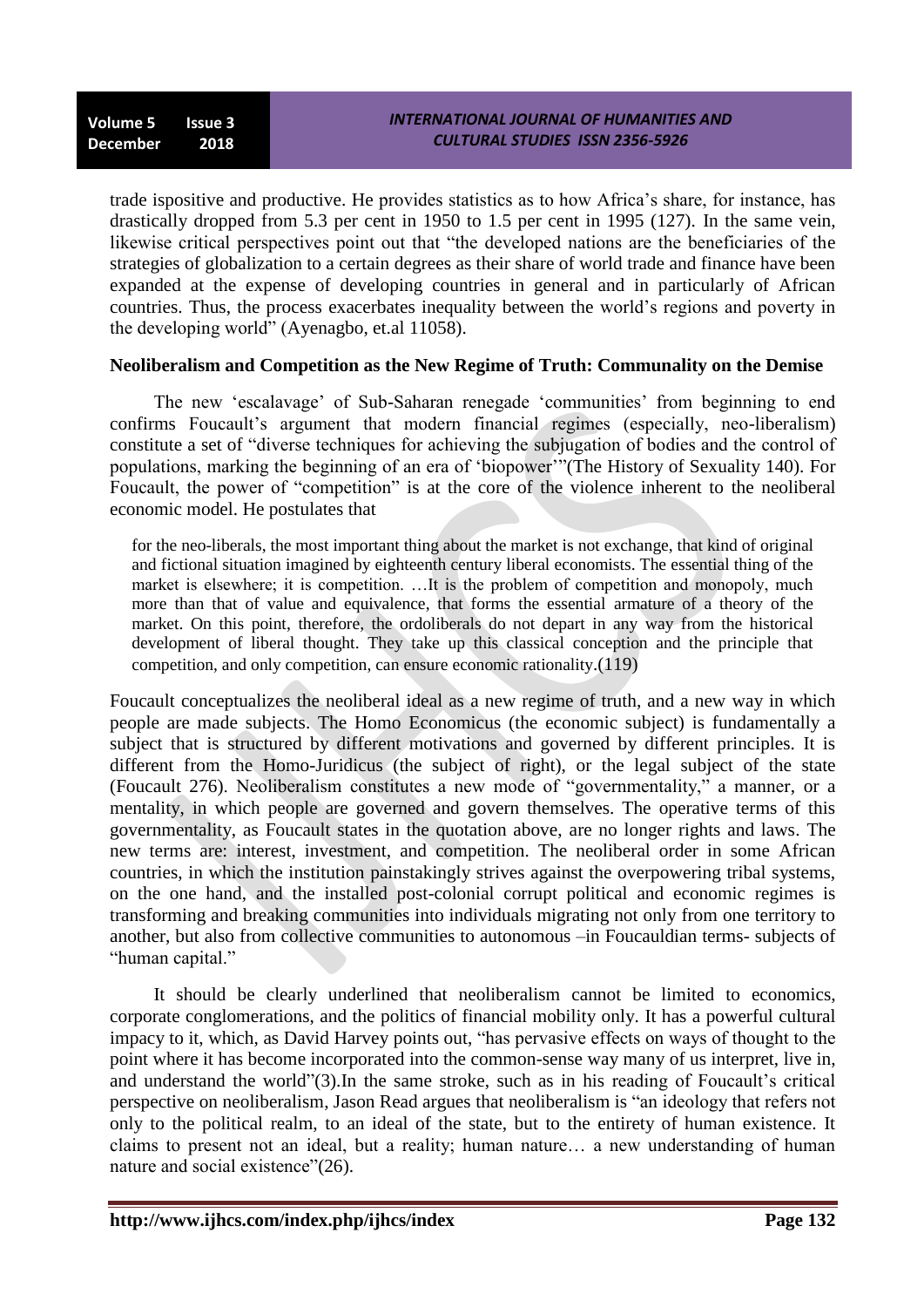**Volume 5 Issue 3 December 2018**

The grouping of the economical with philosophical perspectives of neoliberalism will help us understand how the renegade 'communities' are catapulted subjects from their own countries. The movement from exchange to competition is stark. The transformation from the communal subject to a subject of 'human capital' is seen through the fact that under the auspices of the neoliberal order, human relations are defined economically. For this, the renegade ‗communities', in their individualistic testimonies to the media usually reiterate the same obsessive wish to be able to overcome the economical inconveniences, and to eventually be able to send money back home. This can evidently easily qualify the "illegal" immigration endeavor as an attempt to fit in the worldwide prevalent economic competition. Besides its capacity to complicate the "illegality" of the endeavor, it confirms that both the immigrant and his/her family back home are stranding in a ruthless neoliberal order which destabilizes communality and exposes the poor uncompetitive family as well as the resistant immigrant to the neoliberal violent new regime of truth.

### **Transnationality and Transition-ality: An Artificial Dissimilarity**

In relation, and in order to explain what I intend by the metaphorical shift from transnationality to "transition-ality", I would like to refer to Bill Ashcroft, (who coined the term 'Transnation') and his insights on the matter. Ashcroft stipulates: "the concept of the transnation I am proposing is composed not only of diasporas, but of the rhizomic interplay of travelling subjects within as well as between nations" (79). I am especially interested in his notion that ―[t]ransnation is the fluid, migrating *outside* of the state that begins within the nation. This ‗outside' is geographical, cultural and conceptual‖ (italics in origin) (73).I suppose that, as far as the renegade 'communities' are concerned, the application of Ashcroft's notion of "transnation" makes it the closest to "transition". That is, the Sub-Saharan renegade 'communities', starting from the point they decided to 'escape', had already initiated a conceptual (not geographical) crossing of the boundaries of the state and all its formal establishments (and that's probably why this migratory act is dubbed "illegal"). This, as Ashcroft observes, begins within the nation. On their leaving the conceptual borders of the state, the renegade ‗communities' simultaneously carry with them the deep identification with the nation and the reflective relevant codes of conduct. This sense of shared passive rebellion against the state, the collective act of leaving it behind, and the simultaneous deportment of the profound identification with the nation, is what seems to allow for the maintenance of a communal spirit among these renegade 'communities' while crossing the desert. This transnationality is unofficial. It closely replicates Ashcroft's notion of "'transnation' [as] extending beyond the geographical, political, administrative and even imaginative boundaries of the state, both within and beyond the boundaries of the nation, [where] we discover it as a space in which those boundaries are disrupted, in which national and cultural affiliations are superseded, in which binaries of centre and periphery, national self and other are dissolved" (73). This is what makes the renegade 'communities' as concretely "transition-al" as they are unofficially transnational.

A correlation between Ashcroft's distinction between State and nation, and Foucault's differentiation between the Homo-Economicus and Hom-Juridicus may be useful. The dejection from the state boundaries, or from the subjecthood of the Homo-Juridicus, is paralleled with a likewise migration from a seemingly optimistic 'transnation', which is governed from beginning to end by the stubborn economic interest in human capital. Foucault's insights on this particular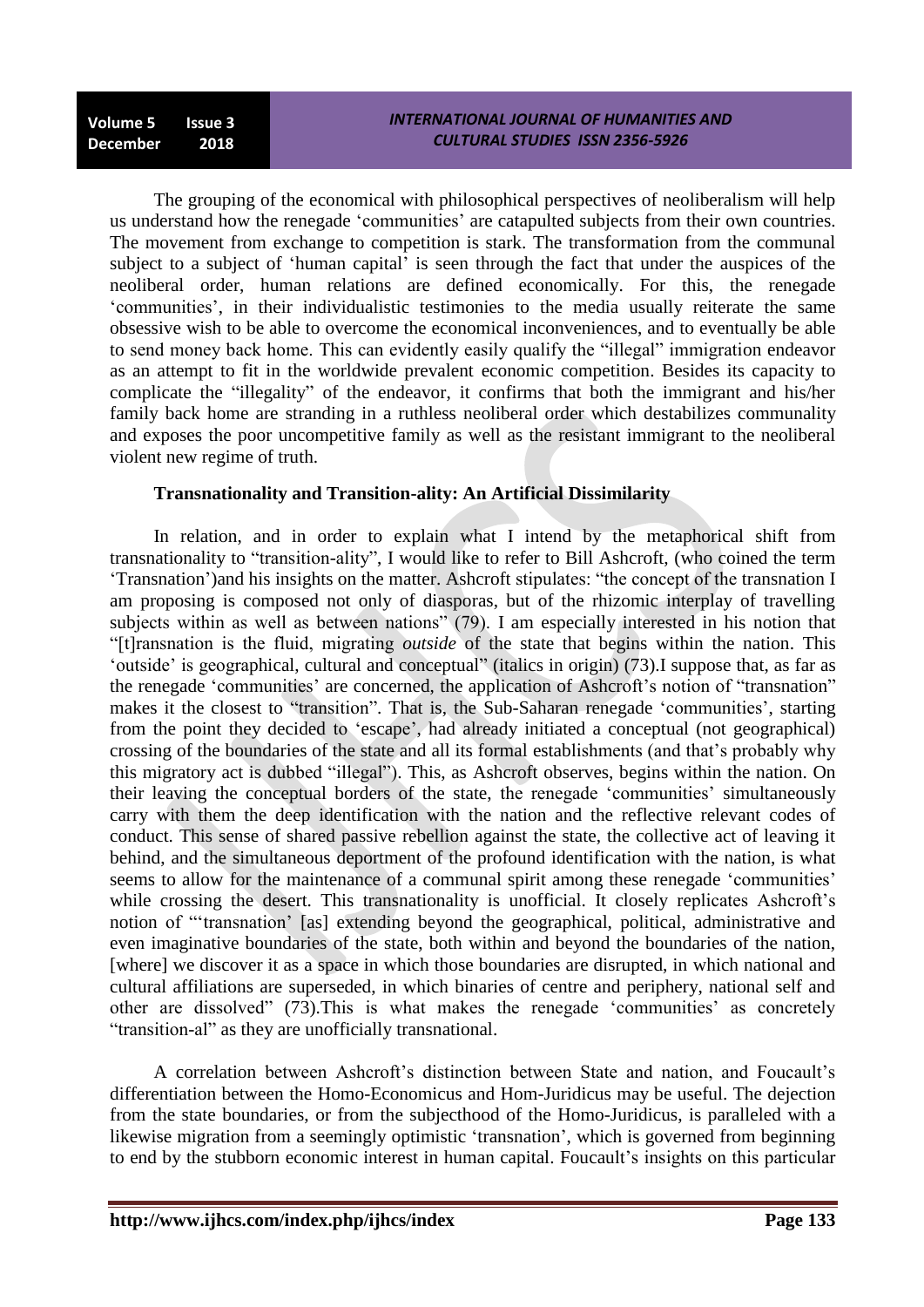issue are helpful. He cautions that from a theoretical and historical perspective, the Western policy of growth will focus precisely on

one of the things that the West can modify most easily, and that is the form of investment in human capital. And in fact we are seeing the economic policies of all the developed countries, but also their social policies, as well as their cultural and educational policies, being orientated in these terms. In the same way, the problems of the economy of the Third World can also be rethought on the basis of human capital.(Foucault232)

The dynamisms that act out the Homo-Economicus's transitionality have roots in theneoliberal forms of transnationality. These forms are governed by a globalist cultural sense of selfassessment of skills and future aspirations that are rooted in economic value. Within this neoliberal transnationality, the African subject, who paradoxically constantly refers to the sense of communal welfare, is individually taking in charge the risks and the financial burdens of exporting his brain, his body, and his skills to sell them out in Europe. In this condition of permanent "transition-ality", the sub-Saharan "illegal" immigrant's culture has little chances to survive the trauma and the violent transition from an inherited communal understanding of national welfare to the new initiation of global welfare plunged in amorphousness. In his book *Europe: the Faltering Project*, Jürgen Habermas suggests that "the painful transition to postcolonial immigrant societies" within Europe is occurring alongside "the humiliating conditions of growing social inequality" (65), associated with the pressures of globalized commodified labor markets. This will introduce us to the various tropes of ambivalence by which I mean to complicate essentialist designations such "large scale influx", illegality, border crossing, and the other relevant mainstream appellations.

To begin with, the communal sense that is transported through the desert is paradoxically borne to survive the trip to *individuality*. The neoliberal order is coercing the renegade ‗communities' to shift the meaning of communality from a permanent social system to a transitional tool of survival. Paradoxically, this survival strategy will span exactly the cruising and crossing of borders towards a cultural realm in Western Europe where individualism in its most pronounced forms was born and adopted. Besides globalization persecuting these subjects out of communality into individualism, it paradoxically also uses them to confirm its farreaching access to the gray unknown desert zones between the various souths and the various norths cruised or crossed by these transitional communities all the way to the Mediterranean borders. While the Sub-Saharan renegade 'communities' are among globalization's primary indicators of its violence and of the secondariness of their humanness in contrast to their primariness as 'human capital', the latter are also the main visible traces that connect the vast unpopulated areas to the populated geographies. The mass movement of a congregation of nationalities, allegedly "illegal", across the unnamed borders of the desert is itself quite telling of how the neoliberal ideology in Africa contributes to the spread of an unauthorized form of transnationality. On the one hand, it endows the individuals within these communities with multiple identities (national and monolithic) as well as individualistic such as "illegal", beggars, irregular, clandestines, undocumented, refugees, etc.) On the other hand, it does not isolate the desert as a distinct, untrodden geography. It includes it within the transnational frame as an unramified zone from its global consequences.

The desert, as the first site of "transition-ality", is suggestive of how the renegade ‗communities' introduce newer stances of the current transformations in previously unmapped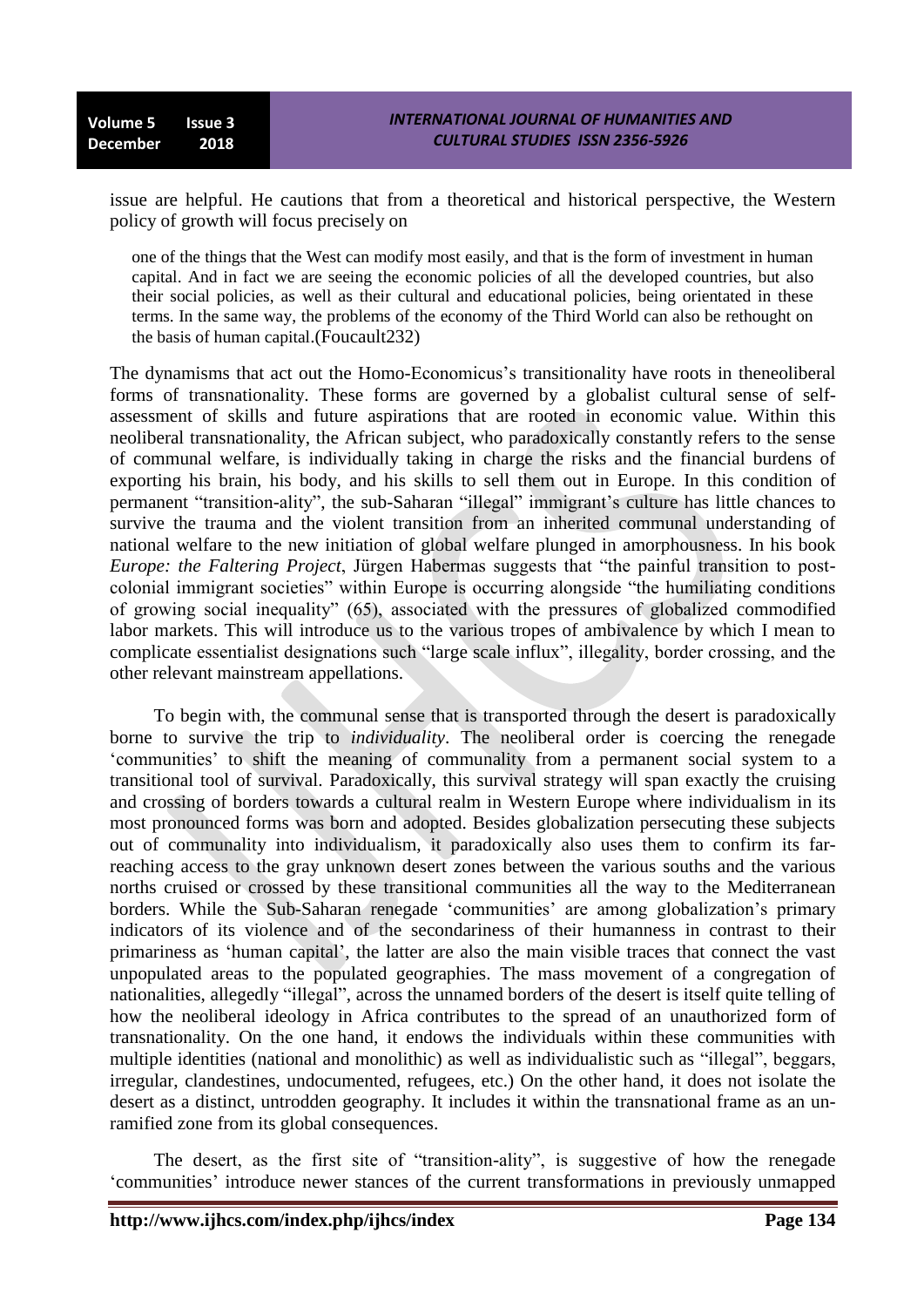geographies. Today, the desert is a site of "transition-ality", which is preceded by temporariness (while waiting to run away) for those who argue that Europe is Sub-Saharan migration's final destination. It preserves the terms as a site of "transitionality" also for those who contend that the factors behind the massive sub-Saharan "illegal" immigration are not singularly economic. Julien Brachet, for instance, contends that "if global media reports are to be believed, every person who leaves their home country in Africa is heading for Europe. That's simply not true. 80% of Sub-Saharan migrants are merely moving between countries on the continent" (1). From the perspective of both poles, the forms of temporariness running through the transit trajectories may be reaffirmed whether the move is up to or down from the final destination (i.e. Western Europe). The perpetual sense of unbelonging rests unchanged. The desert, the unnamed, the precarious, and the hostile, geographical site of ‗betweeness'(between a concrete point of departure left behind, and an imaginary point of arrival), is an indicator of the conceptual betweeness that the Sub-Saharan renegade 'communities' will constantly be entangled in. For this, it is ostensible that the desert trip lying between the two poles of neoliberal economies (an emerging African versus a dominant Western European version of it), should be ambivalent and worthy of an African Robinsonade. It showcases the survival skills of the Sub-Saharan renegade ‗communities', but also dumps them in meaninglessness that stems from the futility of the whole migratory endeavor. It is futile, first because their conditions may not improve when they arrive to Europe; second because the same neoliberal inequities that have violently catapulted these ‗communities' out of their villages, tribes, countries, and values will itself receive those who survive among them alone, vulnerable, and especially ready to serve the bigger neoliberal constant need for cheap labor.

To elaborate on this notion, I would like to propose a reading modelled on Victor Li's analysis of Robert Zemickis's movie *Cast Away* (2000). Li hypothesizes that "*Cast Away* is not a negation of contemporary globalization but a fable of its reformation… Like *Robinson Crusoe*, *Cast Away* portrays a difficult initiation into a new life" (63). I assume that the desert too, at least for the renegade 'communities', is somehow an initiation to a new life, with the distinction being the clear difference between fiction and reality on the one hand, and the individual struggle versus the communal, on the other. While the subject initiated to a new life in both fictional genres are individuals, the initiated subjects to globalizations' new life are individuals, too, but in a temporary state of communality, a temporary movement to a more solid, more authoritative regime of neoliberal economic order in Western Europe. All of which signal a continuous sense of "transition-ality". Like the Island in *Cast Away*, the desert, too is a site of reformation, initiation, and Bildung.

Transnationality and "transition-ality" may, thus, be drawn to a sense of synonymy, meaning that at its core transnation is a state of transition from belonging to one place to unbelonging to many. The renegade 'communities' home, desert crossing experience, temporary stay or stranding in transit countries, and irregularity in Western European countries, is constantly regulated by a noncompliant sense of temporariness and unbelonging. The incipient incentive for migration has itself emanated from a sense of unbelonging within the state and the home. The final Western European location continues to cater for this sense of unbelonging. This temporariness and unbelonging continue through the "illegal" immigrant's "irregularity [which] is not a stable situation, but one which is susceptible to change in space and time. The same situation may make a person regular in country A, but irregular in country B where visa requirements or labor laws are different" (Fargues 545). Negotiating a reduction of the territories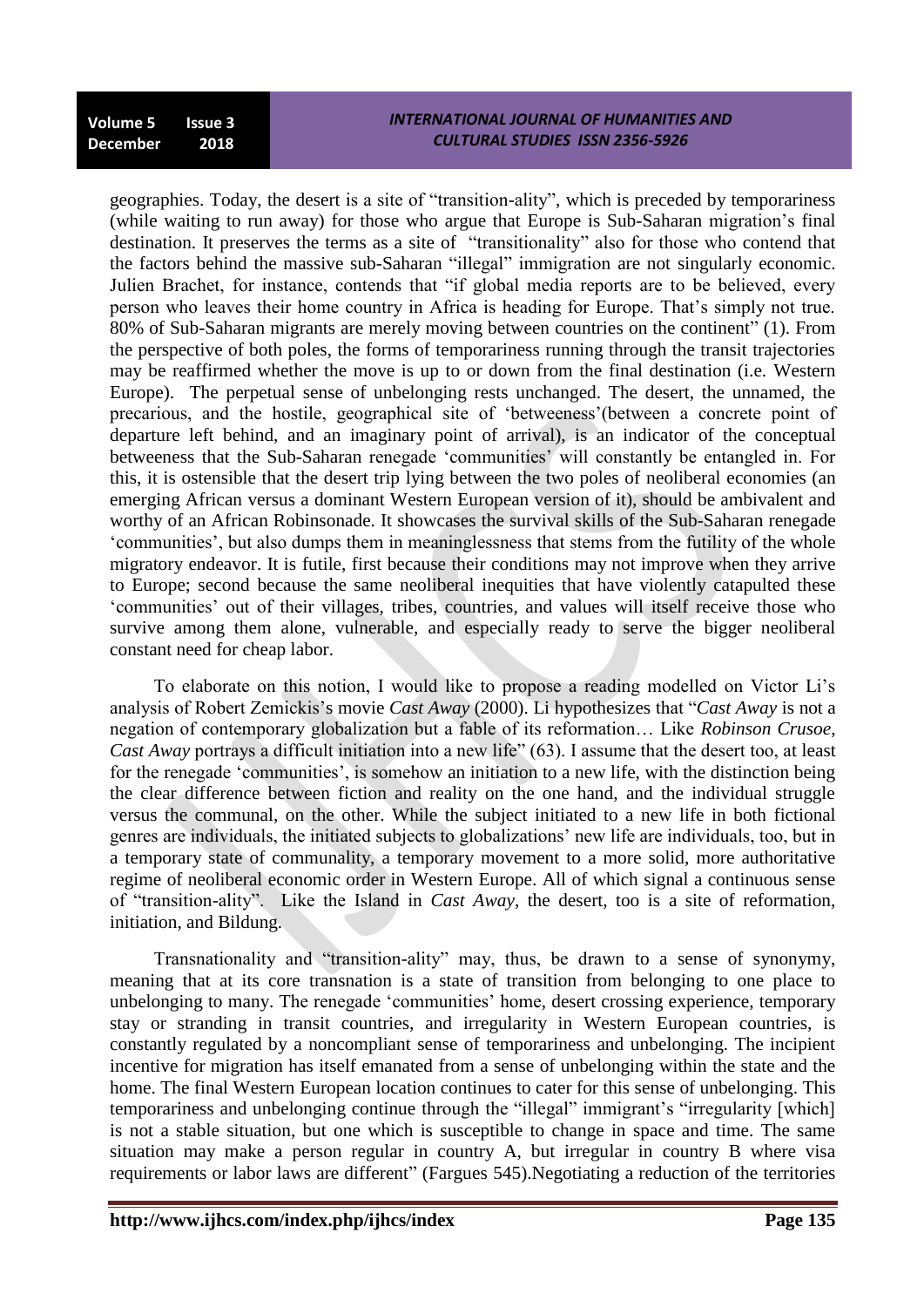lying between transnationality and "transition-ality" make sense as soon as we think that capitalism in general, or economic and cultural neoliberalism as its most relentless regimes, thrives better when a group of people constitute separate tools of production rather solid members of a 'community' with national and cultural interests rooted in a shared history and shared aspirations of present and future communal welfare.

# **Conclusion**

The migrant Sub-Saharan ‗communities' in transit are quite particular. It is short lived ‗community' that while impatiently striving to unbind into individuality in the gradually xenophobic Western Europe, paradoxically devises communal codes of conduct, mini-social structures, and temporary surviving strategies. That the renegade 'communities' desert journey augurs the demise of communalism is striking. In a globalist economic regime that remodels the human subject as human capital, the renegade 'communities' not only faithfully re-enact the basic acts of  $16<sup>th</sup>$  century slave trade (Ogu 55), they also voluntarily and paradoxically customize communality as a surviving strategy to its diametric antithesis: Western European triumphant individualism. To the dismay of any postcolonial scholar, the conclusions that might come out of the association of Sub-Saharan "illegal" immigration with globalization shall delegate us back to the same intractable binary oppositional model that the postcolonial legacy has, for the last three decades, sought to dismantle into grayness (without much success it seems): the glorious rich West/North rises again versus the Rest, above all poor Africa/South that sinks in a pool of economic and political failures. Today, this reality is not based on research primarily. Rather, evidence of this reality comes from the countless testimonies of the African subjects, who paradoxically are being used by the media of the very countries that close their borders against them.

The unauthorized and "illegal" 'transnationality' the renegade 'communities' experience as various national, ethnic, religious, and social categories is of their own making. It is interesting to notice that this renegade 'community', which is a congregation of several nationalities is a site where state imposed differences disintegrate. Like in the desert, the boundaries dissolve, or are at least crossed unnoticed. So, what we have here is a clear indicator of our unawareness of the significance of the Sub-Saharan renegade 'communities' experience. They concretize the retreat of communality under the neoliberal order, and its casting to the desert. They concretely show that the communal is in a state of threatening transit, positioned on a fast-running industrial built, arranged to begrounded by the globalized individualistic competition-based regimes. The desert is a subversive site where this communality is made to give its last kick. With its unnamed, territories beyond all pronounced borderlines, and its renegade ‗communities' coming together insouciant of race, ethnicity, gender, religion, etc, they reverse the official ideals of transnationality on the outside. But on the inside, it is a case of absolute panic and chaos. The renegades are crossing the geographical and conceptual borders to reach the more powerful neoliberal order they should, otherwise, seek to resist.

The call to debate on what scholarship and academia can make of the ephemerality and instability of these 'communities' in transit, and to what extent these 'communities' reflect the crises in postcolonial studies, cosmopolitan ideals, nationalist creeds, and neoliberal economies, all at once, is pressing. Questions do rise from the reconceptualization of Sub-Saharan "illegal"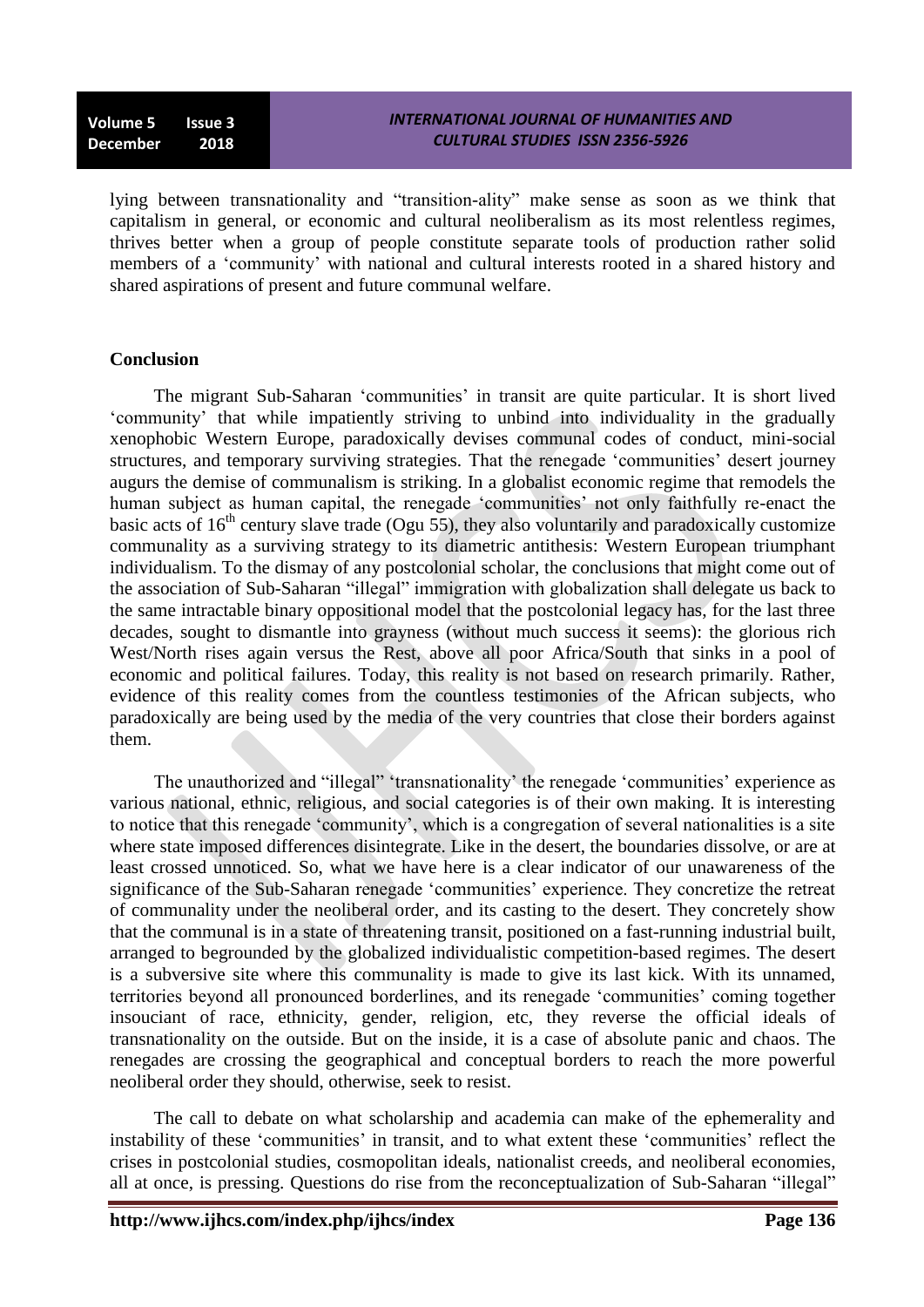#### *INTERNATIONAL JOURNAL OF HUMANITIES AND CULTURAL STUDIES ISSN 2356-5926*

immigration through the violent economical and socio-political neoliberal regimes. To what extent are these renegade 'communities' "transition-ality" a tool to debate one of the crises of celebrated transnationality? Asked differently, are these ‗communities' in transit a paradigm of globalization's economical transnationality on account of cultural "transition-ality"? Is their inaccessibility to media outlets while in-transit a sign of their invisibility or a metaphor of the capacity of cultural fusion and tolerance (as was the order in pre-modern societies) to effortlessly be improvised among multi-national, multi-ethnic groups without the formal guardianship of academia and authoritative institutions, or is that invisibility simply a metaphor of the gradual demise of the communal under the neoliberal order? Does the temporariness of these 'communities' not seem to hint to globalist inherent sense of "transition-ality" and the growing capacity of the modern human subject to live in a state of transition? Aren't we too, akin to these ‗communities', fast moving from communality to individualism, from stability to instability, from visibility to invisibility, from occupants of geographies with classical well-designed borders to itinerants in open territories with unnamed borders, all at the service of transnational capitalism and free trade?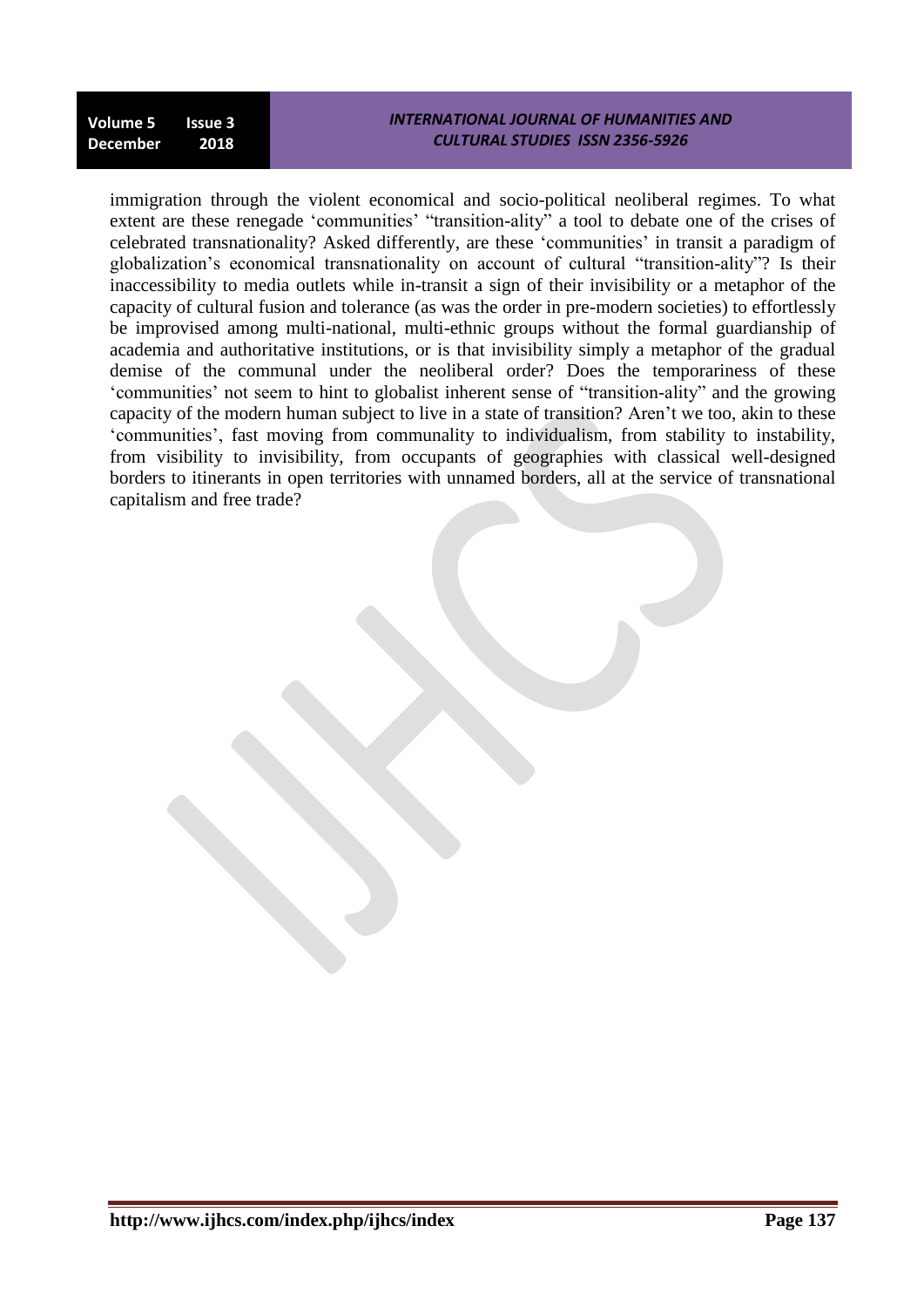#### **References**

Adepoju, Aderanti. "Issues and recent trends in international migration in Sub‐Saharan Africa." International Social Science Journal 52.165 (2000): 83-394.

Akokpari, John K. "Globalisation and Migration in Africa." African Sociological Review 4.2 (2000): 72-92.

—. "The Political Economy of Migration in Sub-Saharan Africa." African Sociological Review 3.1 (1999): 75-93.

Ashcroft, Bill. Rerouting the Postcolonial: New Directions for the New Millennium. Ed. Janet, Şandru, Cristina, and Lawson Welsh, Sarah Wilson. New York: Routledge, 2010.

Ayenagbo, Kossi, et al. "The Impact of Globalization on African Countries Economic Development." African Journal of Business Management 6 .44 (2012): 11057-11076.

Bond, Patrick and George Dor. "Uneven Health Outcomes and Neoliberalism in Africa." Harare: Regional Network for Equity in Health in Southern Africa, 2003.

Bond, Patrick. "The Sociopolitical Structure of Accumulation and Social Policy in Southern Africa." Social Policy in Sub-Saharan African Context (2007): 198-223.

Brachet, Julien. "How Traveling across the Sahara Became a Crime." 20 June 2018. Quartz Africa. 3 October 2018.

Carroll, William K and Jean Philippe Sapinski. "Neoliberalism and the Transnational Capitalist Class." Birch, Kean, Julie MacLeavy and Simon Springer. The Handbook of Neoliberalism. London: Routledge, 2016. 25-35.

De Haas, Hein. "The Myth of Invasion: The Inconvenient Realities of African Migration to Europe." Third World Quarterly 29.7 (2008): 1305-1322.

Dixon, John. The Idea of Neoliberalism: The Emperor Has Threadbare Contemporary Clothes. Washington, DC: Westphalia Press, 2017.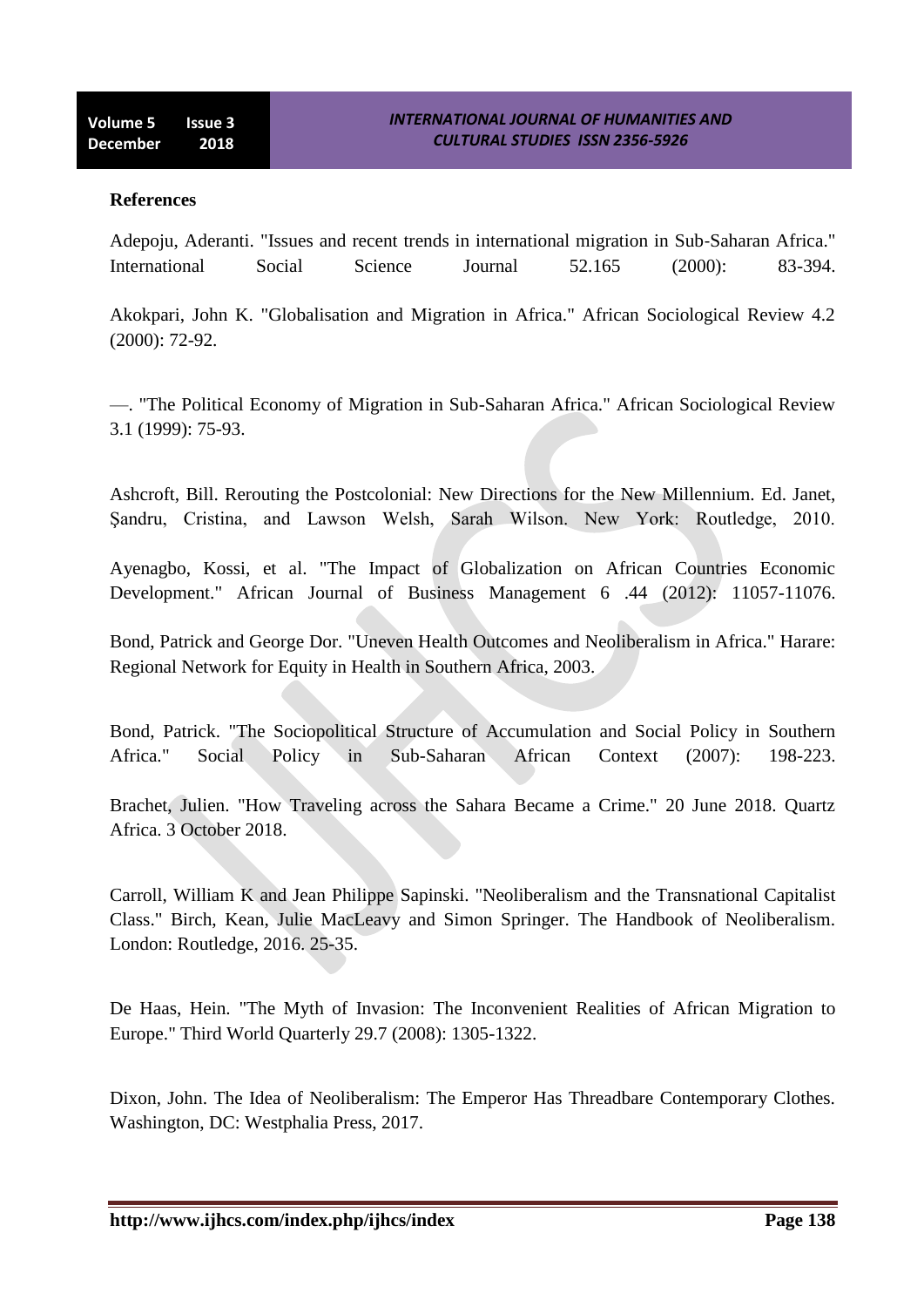**Volume 5 Issue 3 December 2018**

Fargues, Philippe. "Work, Refuge, Transit: An Emerging Pattern of Irregular Immigration South and East of the Mediterranean." The International Migration Review 43.3 (2009): 544-577.

Fosu, Augustin, K. "Political Instability and Economic Growth in Developing Economies: Some Specification Empirics." Economics Letters 70 (289–294): 2001.

Foucault, Michel. The Birth of Biopolitics: Lectures At the Collège de France, 1978–79 . Ed. François and Fontana, Alessandro Ewald. Palgrave McMillan. New York: Burchell, Graham,

2008.

—. The History of Sexuality: The Will to Knowledge. London: Penguin, 1978.

Founou-Tchuigoua, Bernard. "Africa Confronted with the Ravages of Neo-liberalism." Africa Development/Afrique Et Développement 21.2/3 (1996): 5-24.

Friedman, Milton. "The Social Responsibility of Business is to Increase its Profits ." The New York Times Magazine 13 September 1970.

Gaikwad, John Solomon. "Globalization: An Age Old Process." International Journal Of Art & Humanity Science (IJAHS) 2.2 (2015): 1-7.

Habermas, Jürgen. Europe: The Faltering Project. Trans. Ciaran Cronin. Cambridge: Polity Press, 2009.

Harvey, David. A Brief History of Neoliberalism . Oxford: Oxford University Press, 2007.

Heidhues, Franz and Gideon Obare. "Lessons from Structural Adjustment Programmes and their Effects in Africa ." Quarterly Journal of International Agriculture 50.1 (2011): 55-64.

Ismi, Asad. Impoverishing a continent: The World Bank and the IMF in Africa. Ottawa: Halifax Initiative Coalition, 2004.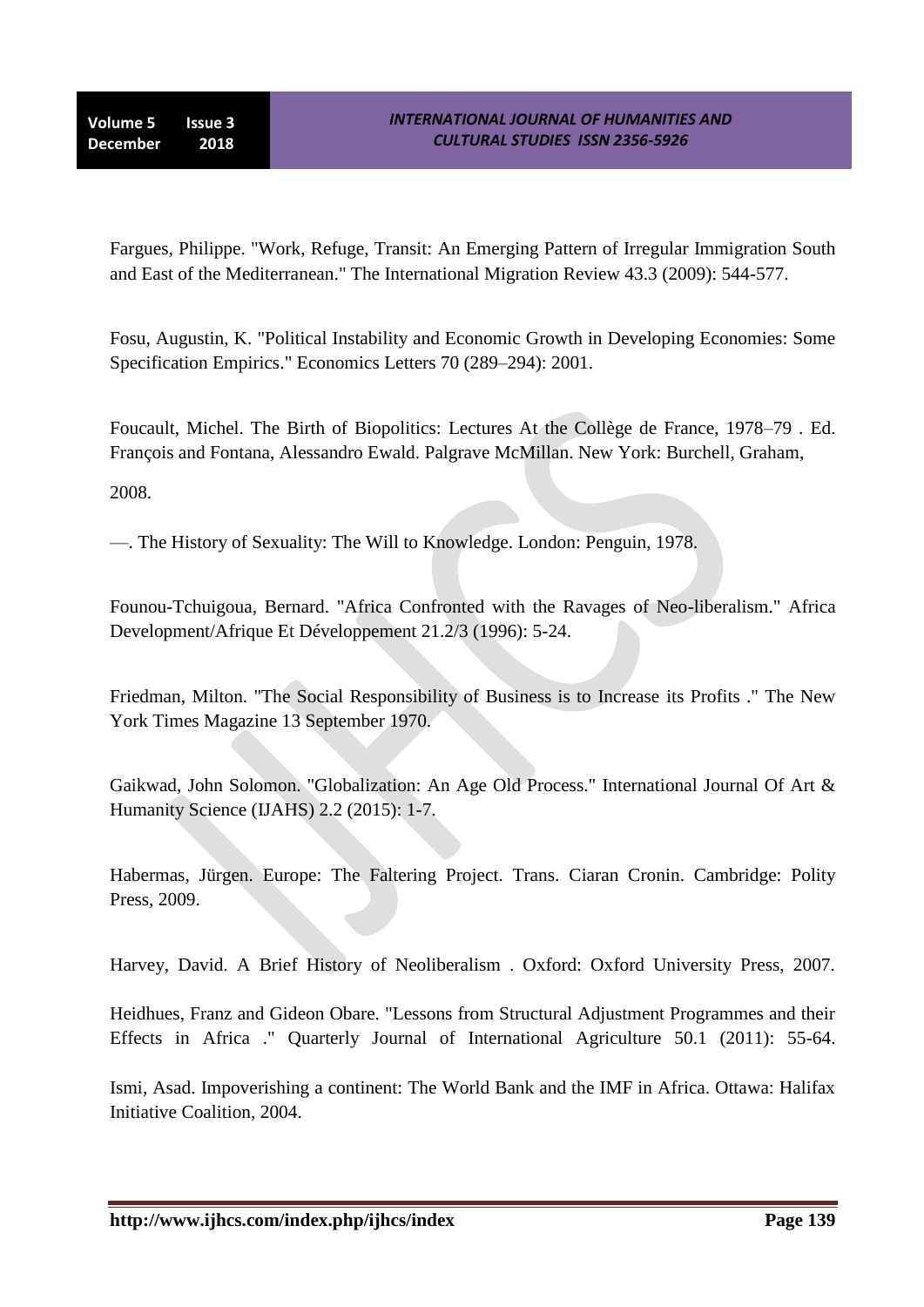Joxe, Alain. Empire of Disorder. Ed. Sylvère Lotringer. Trans. Ames Hodges. Los Angeles: Semiotext(e), 2002.

Kiely, Ray. The Clash of Civilizations: New Liberalism, the Third Way, and Anti-Globalization. Vol. 8. Leiden: Brill, 2005.

Koyuncu, Julide Yalcinkaya and Mustafa Unver. "The Association between Corruption and Globalization in African Countries." Social Sciences Research Journal 6.4 (2017): 20-28.

Kuschminder, Katie, Julia De Bresser and Melissa Siegel. Irregular Migration Routes to Europe and Factors Influencing Migrants' Destination Choices. Study. Maastricht: Maastrich Graduate School of Governance, 2015.

Lahlou, Mehdi. "The Current State and Recent Trends in Migration between Maghreb States and the European Union." Mediterranean Transit Migration. Ed. Ninna Nyberg Sorensen. Copenhagen: Danish Institute for International Studies, 2006. 123.

Last, Tamara, et al. "Deaths at the Borders Database: Evidence of Deceased Migrants' Bodies Found Along the Southern External Borders of the European Union." Journal of Ethnic and Migration Studies 43.5 (2017): 693-712.

Loeper, Von. "Leben ohne Papiere: Globalisierung-illegale Migration-Armutsbekämpfung." Stimmen der Zeit 227.11 (2009): 735-746.

Mbiti, J. S. African Religions and Philosophy. London: Heinemann, 1969.

Mensah, Joseph. Neoliberalism and Globalization in Africa. New York: Palgrave Macmillan, 2008.

Ogu, Patricia. "Africa's Irregular Migration to Europe: A Re-Enactment of The Transatlantic Slave Trade." ournal of Global Research in Education and Social Science 10.2 (2017): 49-69.

Papadopoulou-Kourkoula, Aspasia. Transit Migration The Missing Link between Emigration and Settlement. New York: Palgrave Macmillan, 2008.